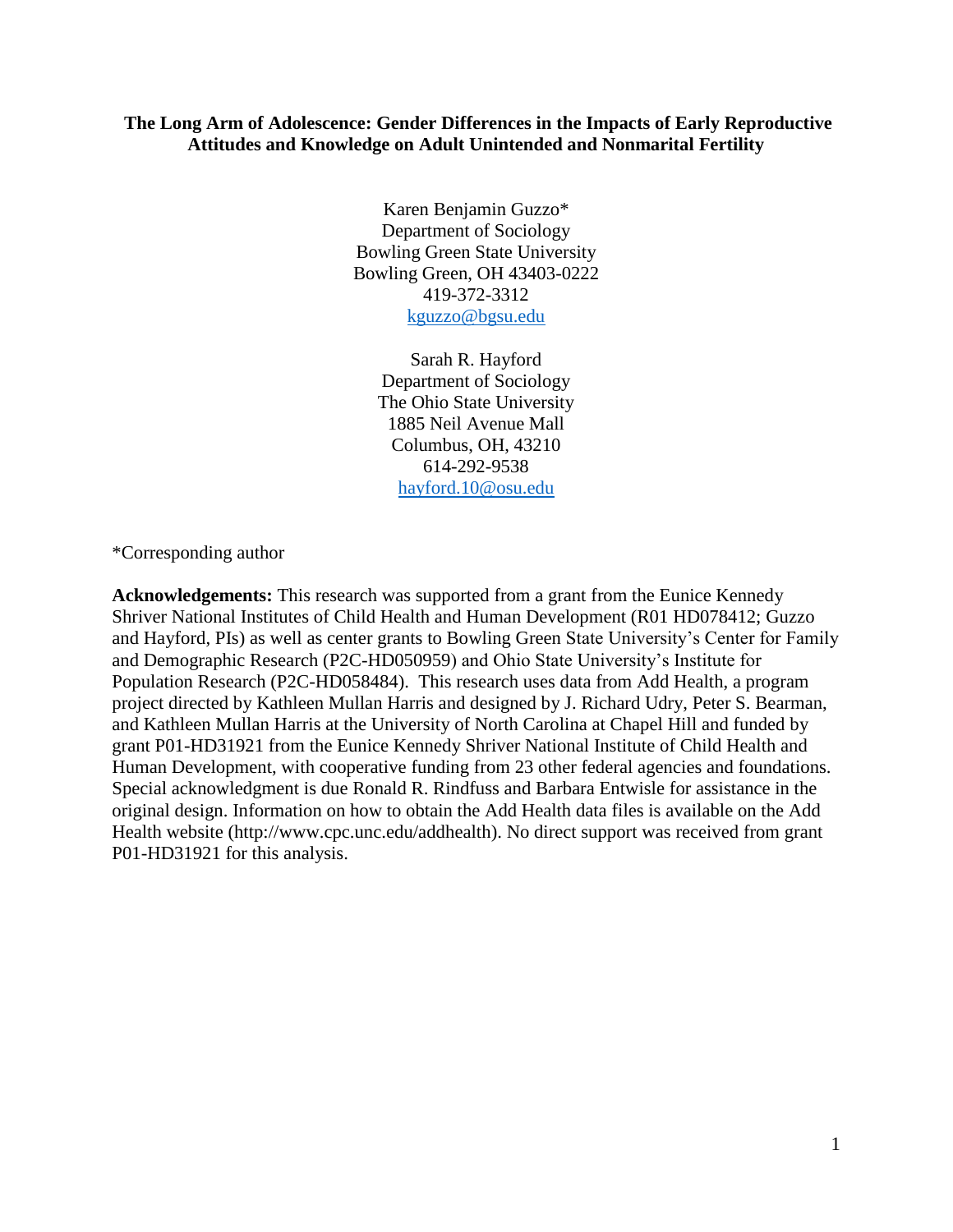# **The Long Arm of Adolescence: Gender Differences in the Impacts of Early Reproductive Attitudes and Knowledge on Adult Unintended and Nonmarital Fertility**

# **Abstract**

Theory and evidence suggest strong short-term effects of attitudes toward childbearing and knowledge about reproduction on women's fertility. Adolescent attitudes and knowledge may have long-term implications for the contexts people perceive as appropriate for childbearing and their capacity to manage fertility. These processes should also apply to men, but gender differences in the meaning of sex, contraception, and reproduction may shape associations. We analyze the relationship between reproductive attitudes and knowledge in adolescence and adult unintended and nonmarital fertility, using the National Longitudinal Study of Adolescent to Adult Health ( $N = 9,452$ ). Adolescent reproductive attitudes, especially the perceived consequences of early childbearing, predict both adult unintended and nonmarital fertility. Reproductive knowledge is generally unrelated to adult fertility. Effects do not differ by gender but seem to be stronger for women than men. Results suggest that fertility schemas appear as early as the teen years and influence behavior well into adulthood.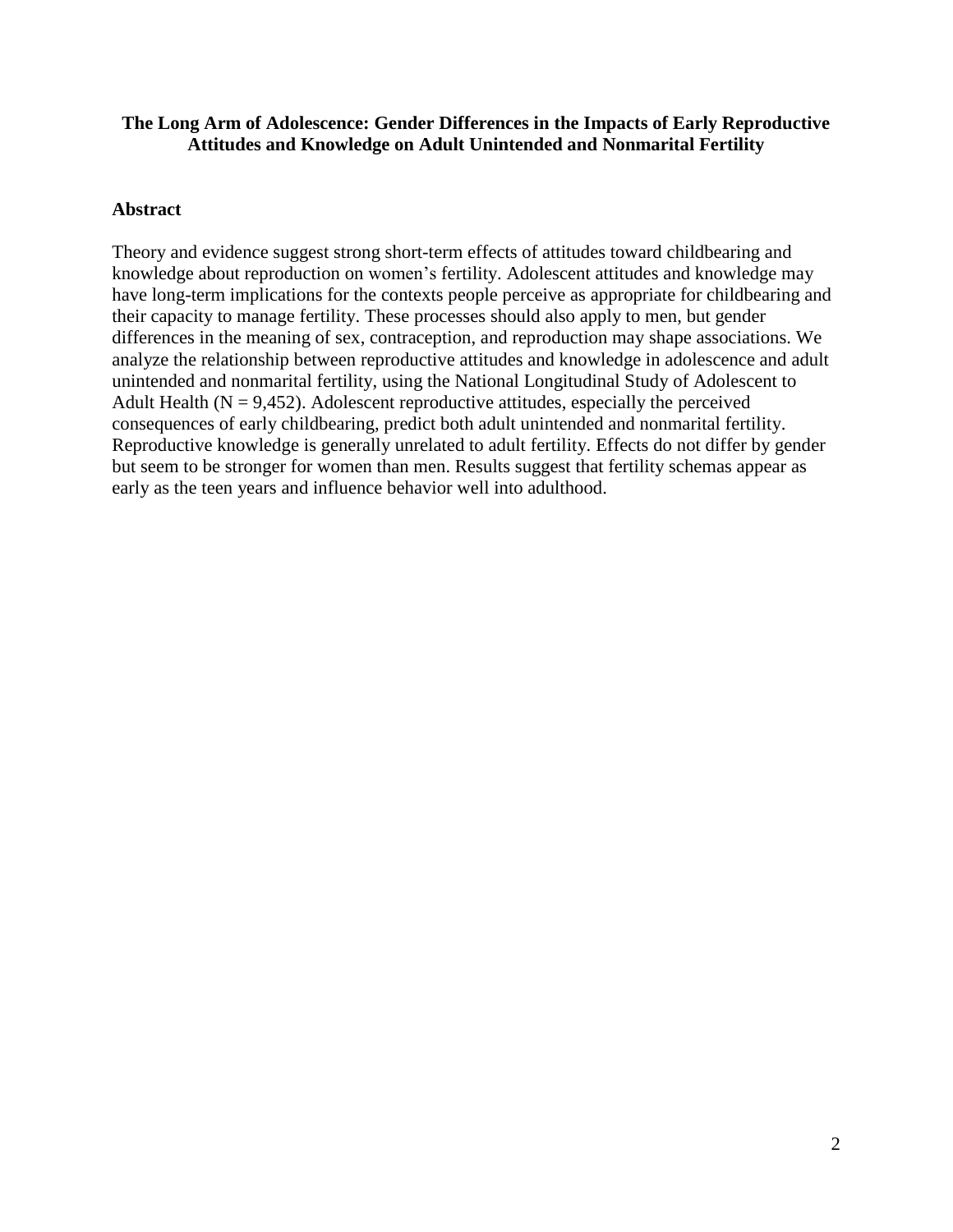There is a long theoretical tradition linking psychosocial characteristics to fertility behaviors. Theories widely used by demographers, such as the theory of planned behavior (TPB; see Fishbein and Ajzen, 2010; Philipov, Thévenon, Klobas, Bernardi, & Liefbroer, 2009), the traitsdesires-intentions-behaviors model (TDIB; see Miller 1994, 1995; Miller, Severy, & Pasta, 2004), and the cognitive-social model (Bachrach & Morgan, 2013), argue that attitudes (general evaluations of possible positive or negative aspects of childbearing) are associated with fertility outcomes, either because they contribute to the formation of more specific plans or because they influence outcomes independently of plans. Demographers and family planning experts also recognize the importance of reproductive and contraceptive knowledge for sexual, contraceptive, and childbearing behaviors (Bongaarts, 2006; Clark, Baldwin, & Tanner, 2007; Dehlendorf et al, 2010; Rocca & Harper, 2012). In fact, one of the core models of twentieth-century demography, Coale's three preconditions for fertility decline, articulated the joint importance of attitudes (ready, willing) and the capacity to implement these attitudes (able) (Coale, 1973).

Most previous research linking these psychosocial characteristics to reproductive behaviors only considers a relatively short time frame, often using cross-sectional data or survey waves a few years apart. However, emerging evidence suggests that attitudes and knowledge may have persistent effects on reproductive behaviors over the long term (Garfield et al., 2016; Guzzo & Hayford, 2018; Guzzo, Hayford, & Lang, 2019; Shattuck, 2017, in press). In particular, attitudes and knowledge developed during adolescence, a formative life course stage that establishes foundational values and skills for adulthood, may persist into adulthood and shape later reproductive behavior, including contraceptive use, birth rates, and the timing and relationship context of births. To date, previous research has not studied the joint impact of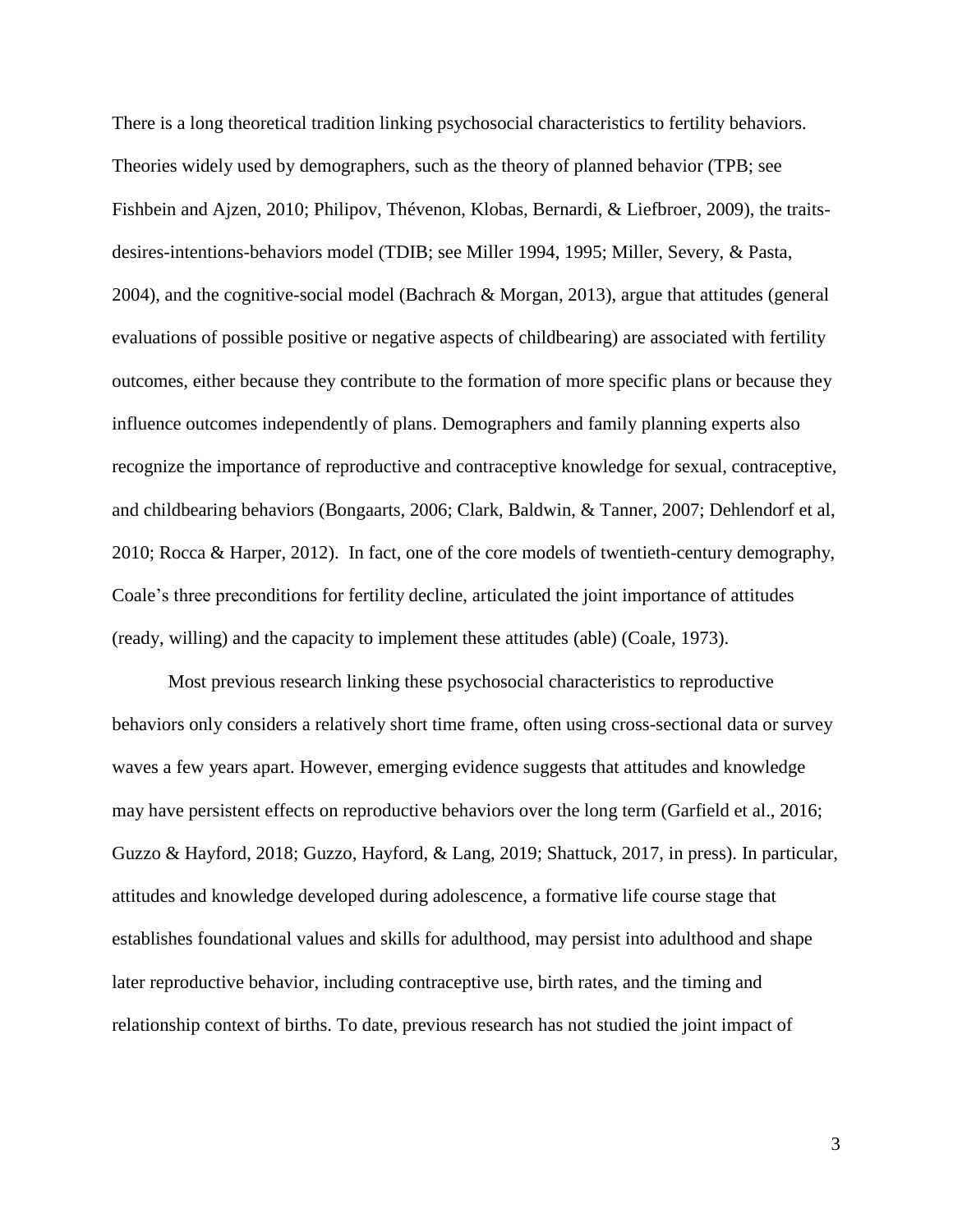adolescent attitudes and knowledge as teens progress into adulthood. Moreover, most research focuses on first births and excludes men.

Drawing on longitudinal data from the National Study of Adolescent to Adult Health (Add Health), we use multidimensional measures of adolescent reproductive attitudes and knowledge to predict adults' experiences of unintended and nonmarital fertility, looking at both first births and repeat births. We further consider whether the long-term effects of adolescent reproductive attitudes and knowledge on fertility vary by gender. Adolescent boys and girls often receive different messages about sex, contraception, and pregnancy (Fennell, 2011; Hust, Brown, & Ladin, 2008), and there are gender differences in how people are socialized into parenting roles (Walzer, 1998). This research adds to the small but growing body of work on the long-term impacts of adolescent context as well as research studying the influences on men's childbearing behaviors.

### **Adolescent Attitudes, Knowledge, and Fertility**

The extensive body of work linking adolescent attitudes and knowledge about reproduction to teen fertility is usually interpreted as evidence that attitudes and knowledge predict short-term fertility timing (Jaccard, Dodge, & Dittus 2003; Mollborn 2010). But the limited research on adolescent attitudes and knowledge and adult behaviors does indeed suggest a long-term effect on a broader range of behaviors. For instance, teens' reproductive attitudes and knowledge predict their sexual and contraceptive behavior in adulthood (Guzzo & Hayford, 2018; Guzzo, Hayford, & Lang, 2019; Guzzo, Hayford, Lang, Wu, Barber, & Kusunoki, 2019; Shattuck, in press). Shattuck (2017) found that teen girls who said they would not consider a nonmarital birth were more likely, as adults, to have postponed their first birth and, if they had a birth, to have had a marital birth rather than a nonmarital birth. Garfield and colleagues (2016) found that teen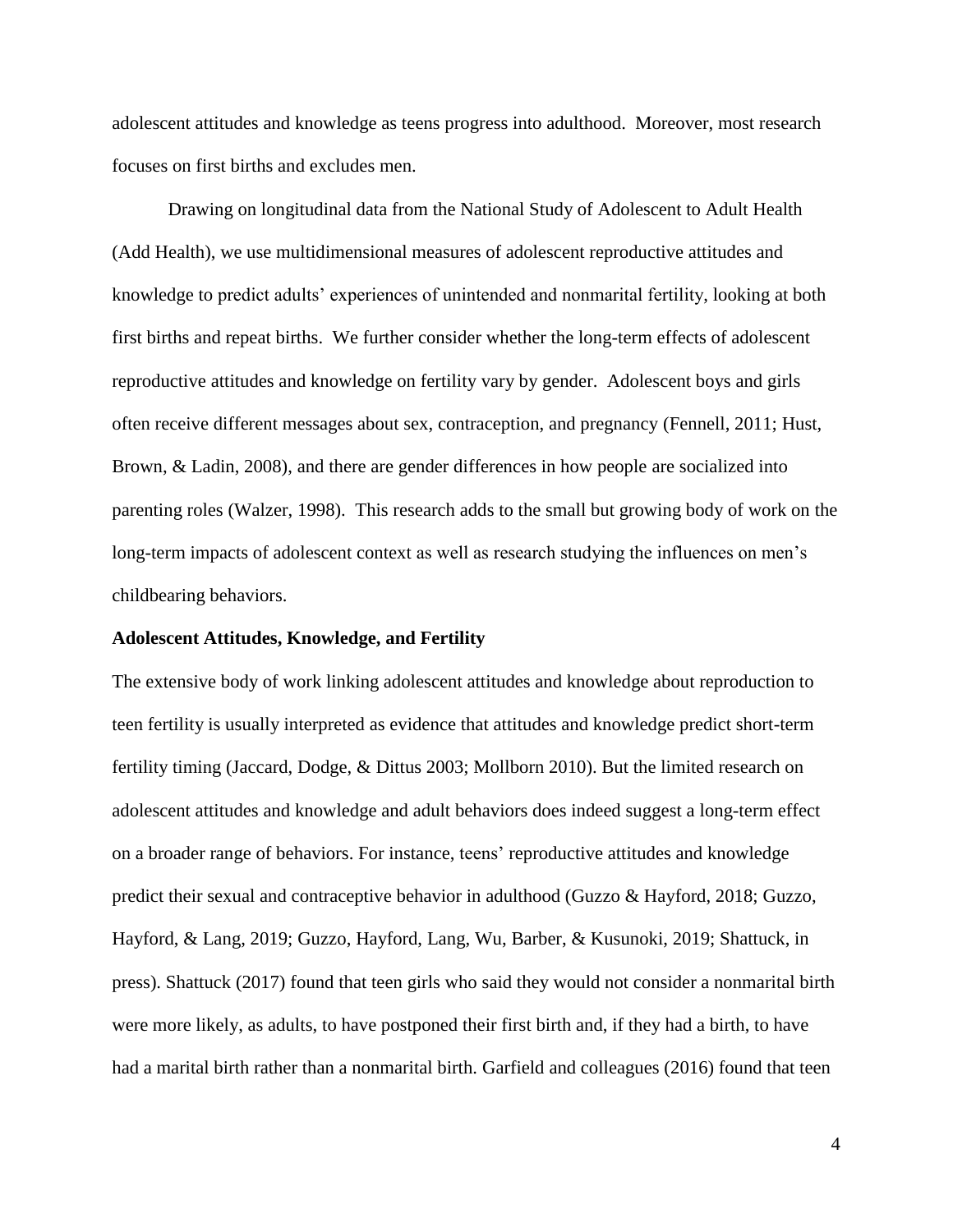boys' attitudes about sex and pregnancy predicted early fatherhood and whether fathers lived with their children. Neither of the latter studies, however, fully developed arguments in which they situated adolescent attitudes as part of a larger development of fertility schemas nor considered the independent effect of reproductive knowledge, which we argue are major oversights in demographic research.

Specifically, we suggest that adolescent attitudes tap into a broader set of ideas about childbearing (Guzzo, Hayford, & Lang, 2019). For instance, consider the extensive research exploring how the meaning of childbearing is situated in family, neighborhood, and life course contexts (e.g., Bute & Jensen, 2010; Edin & Kefalas, 2005; Edin & Nelson, 2013; Harding 2007; James-Hawkins & Sennott, 2015; Jensen & Bute, 2010; Mollborn 2010, 2017). This research shows that attitudes toward childbearing are not only a concrete assessment of practical costs and benefits of childbearing at a particular point in time or under particular circumstances but represent elements of a larger system of meaning connecting childbearing with ideas about family, work, and parenting, what Johnson-Hanks and colleagues refer to as "schemas" (Johnson-Hanks, Bachrach, Morgan, & Kohler, 2011). These meanings are likely learned and adopted in adolescence as teenagers begin forming romantic relationships while they also begin planning for the future more concretely, for instance, deciding whether to take college prep courses or adopting more adult roles, such as getting a job. Although attitudes and values evolve as people grow up, the ideas that children and adolescents are exposed to are a formative influence on later-life beliefs (e.g., Johnson-Hanks et al. 2011; Pearce & Davis 2016; Yabiku, Axinn, & Thornton 1999). Thus, although adolescent reproductive attitudes may seem specific to teen fertility, we argue they reflect broader schema. Teens who perceive that early childbearing would be embarrassing to one's family, for example, may also feel that nonmarital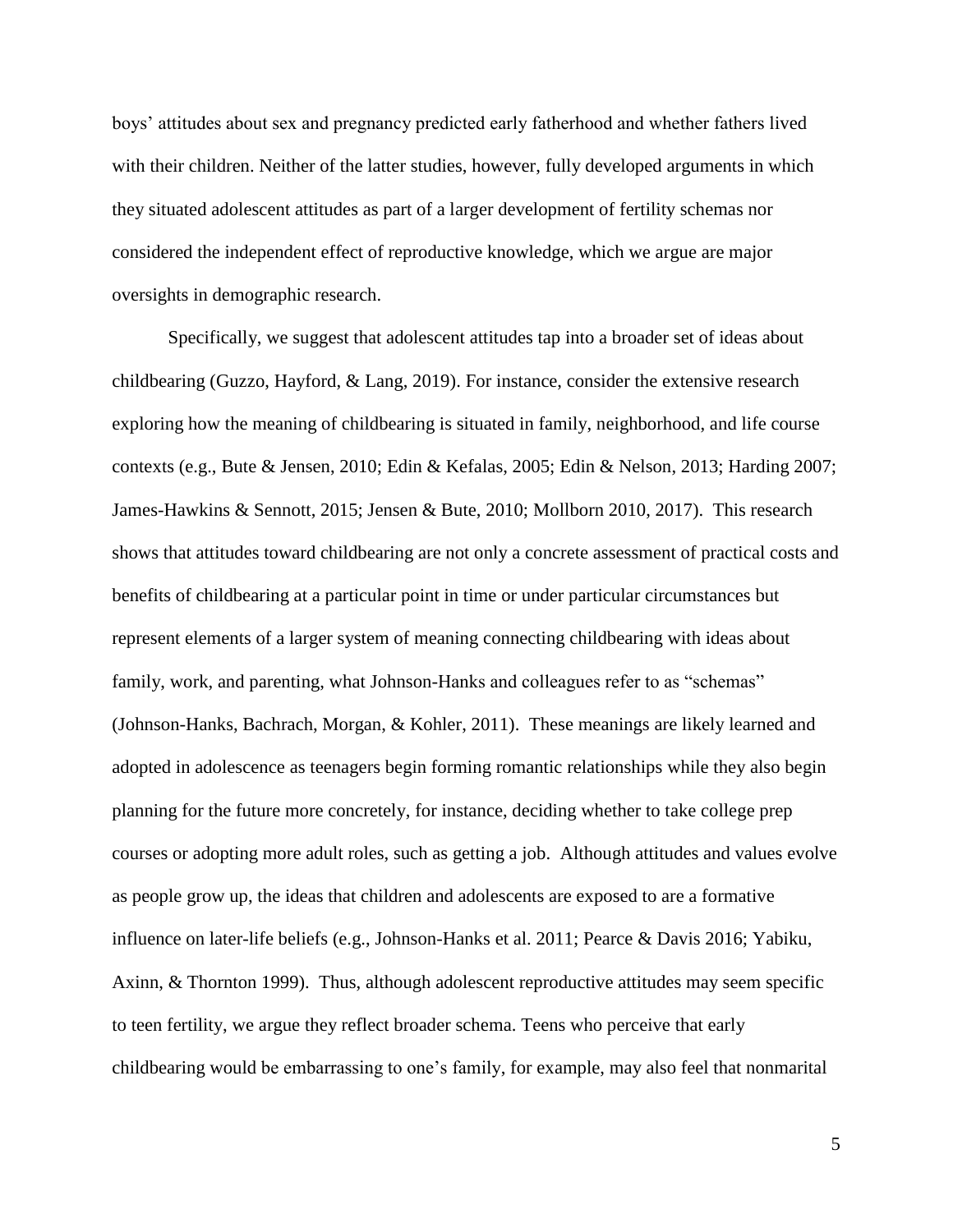childbearing is unacceptable. Teens who view birth control more favorably may be those who also view fertility as something to be planned. As such, we expect that teens' attitudes about pregnancy and birth control are predictive of adult unintended and nonmarital fertility.

Accurate knowledge about reproduction and contraception is necessary for all individuals of childbearing age to manage their reproductive behavior. Women have more than thirty years of potential fecundity, with men able to reproduce throughout most of their adult lives, yet both men and women in modern societies generally prefer families of two to three children and to have children closely spaced together (Organisation for Economic Co-Operation and Development, 2016; Saad, 2018). To achieve this, individuals need to understand the basic biology of human reproduction (such as when during the menstrual cycle women are mostly to become pregnant) and how to avoid pregnancy (i.e., contraception). This information is usually taught during adolescence, when individuals go through puberty and become able to have children. In the US., however, sex ed programs vary substantially in whether they are offered, the content being offered, and the accuracy of that content; this was especially true of the 1990s, when our analytical sample was first surveyed, but remains true today (Hall, Sales, Komro, & Santelli, 2016; Lindberg, Maddow-Zimet, & Boonstra, 2016). And unfortunately, adults have few opportunities to learn more, and more accurate, information even as the likelihood that both their desires and risks for fertility increase as they age, form romantic relationships, and enter into normative family-building life course stages (Kottke, 2014). Thus, it seems that what men and women know as adults about sex, reproduction, and contraception may differ little from what they learned as teens, and so misinformation is common (Wynn, Foster, & Trussell, 2009). This may explain why teens' adolescent reproductive knowledge predicts subsequent adult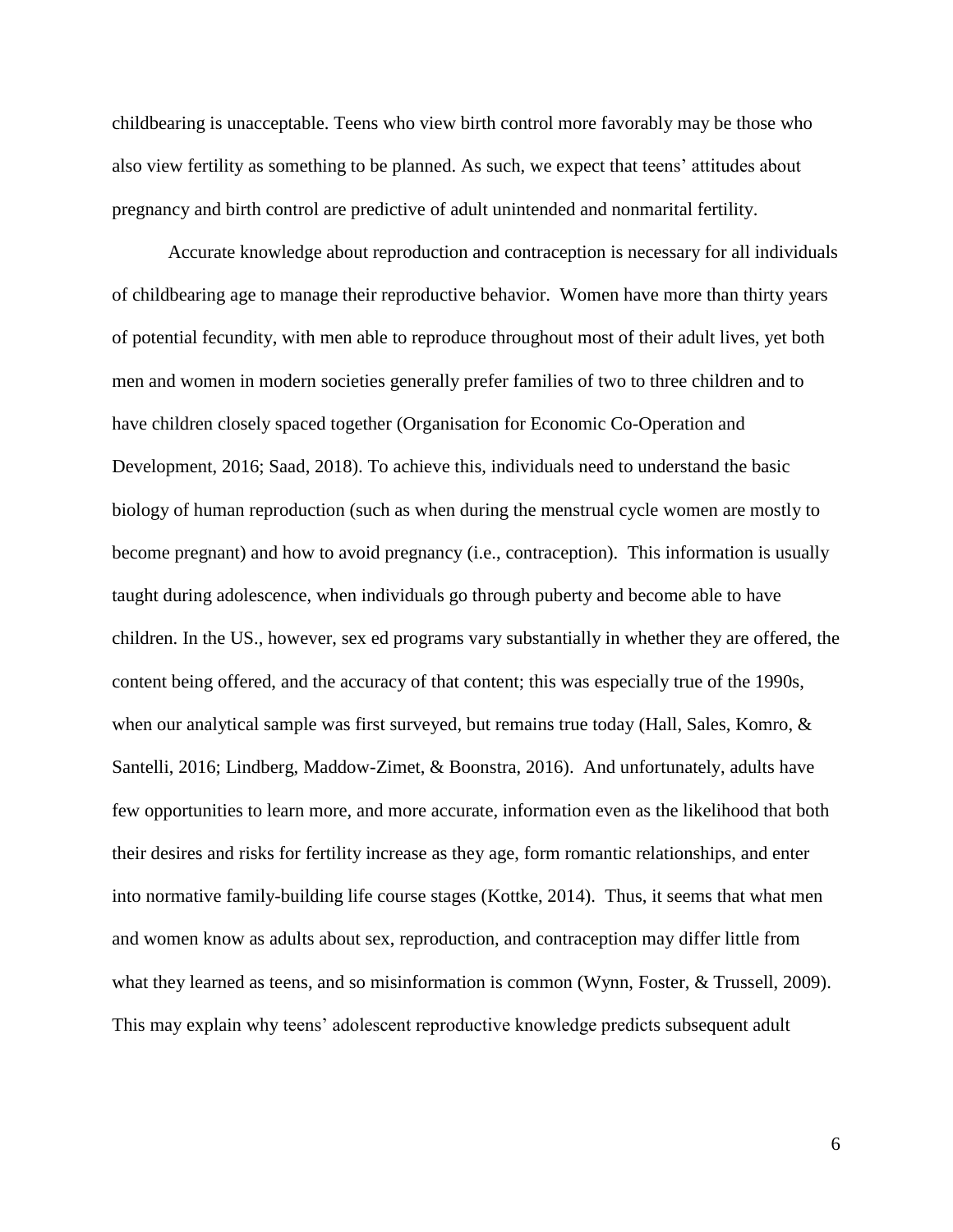contraceptive method choice and consistency (Guzzo & Hayford, 2018; Guzzo, Hayford, Lang, Wu, Barber, & Kusunoki, 2019).

Most adolescents want to avoid childbearing in the short-term, although the strength of these desires and of underlying attitudes vary substantially. In early adulthood, there is more variation in roles and statuses, as some people marry or cohabit, establish independent households, or enter full time work while others continue schooling, live with parents or roommates, or delay coresidential relationships. Reflecting this variation, as well as variation in the contexts that people perceive as appropriate for childbearing, individuals are increasingly likely to intend to have children in the near future as they exit adolescence and enter into the adult years (Allred & Guzzo, 2018). In order to understand the evolving impacts of adolescent attitudes and knowledge, it is important to analyze not just whether births take place, but the context and intention status of these births. This leads us to our first research question:

**Research Question 1:** Are adolescent reproductive attitudes and knowledge associated with

variation in the timing, relationship context, and intention status of births in adulthood?

#### **Gender and Fertility Behaviors**

The vast majority of fertility research has focused on women's fertility (Greene & Biddlecom, 2000); research on attitudes, knowledge, and fertility is no exception. As a result, understanding the psychosocial factors that influence men's behaviors – and whether they are similar to those that influence women's behaviors – remains a major gap in the literature. Some analyses have linked adolescent knowledge to adolescent contraceptive behaviors for both genders (e.g., Rock, Ireland, Resnick & McNeely, 2005; Ryan, Franzetta, & Manlove, 2007), but generally there is little research on adolescent boys' attitudes about childbearing. To the best of our knowledge, only Garfield et al. (2016) examined if adolescent boys' attitudes predict adult fertility, but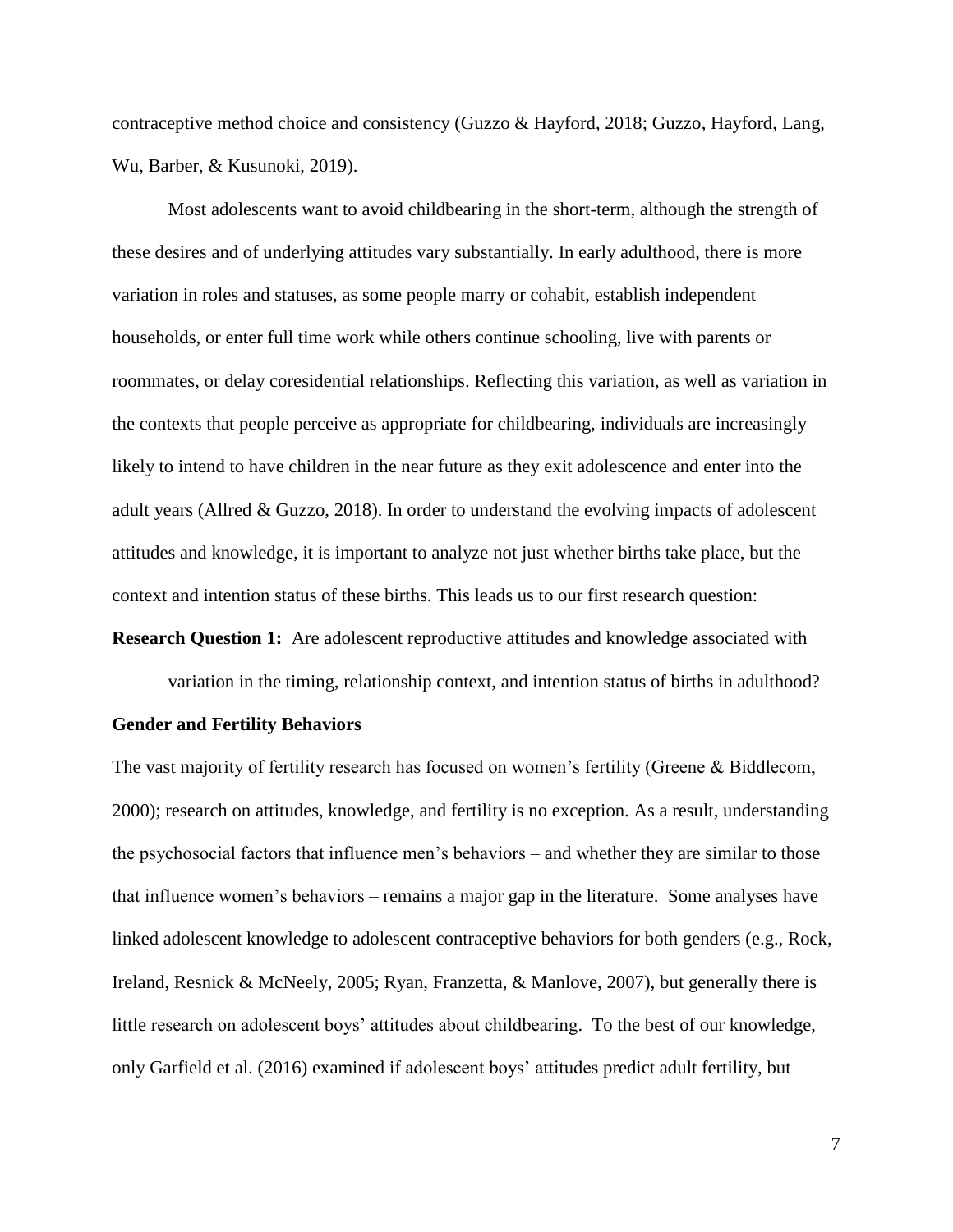without including women, it remains unclear whether the adolescent attitudinal and knowledge antecedents of adult fertility behaviors are similar across gender. It is certainly possible that adolescent boys and girls view pregnancy differently and have different levels of knowledge about contraception and reproduction. The greater burden of childrearing on women suggests a gendered component to opportunity costs and thus attitudes toward childbearing. Similarly, girls are more often targeted for safe sex and pregnancy prevention messages (Hust, Brown, & Ladin, 2008) and bear the primarily responsibility for ensuring that contraception is used (Fennell, 2011). As such, adolescent girls may have different reproductive attitudes and knowledge than adolescent boys.

It is equally possible that even if attitudes and knowledge are similar, they could be differentially associated with adult fertility if women weigh childbearing decisions differently than men. For instance, women are socialized about the motherhood role in ways that are unlikely to be paralleled for men and fathers due to the different social expectations of mother and fathers (Adamson, 2010; Allen & Hawkins, 1999; Stryker, 1987; Walzer, 1998). Men also tend to view fatherhood and partnership as part of a package deal, probably in ways that women do not given the physiological nature of childbearing (Edin & Nelson, 2013; Schoppe-Sullivan et al., 2008; Townsend, 2002). Thus, it is unclear whether adolescent attitudes and knowledge would be associated with adult fertility behaviors like unintended and nonmarital fertility in the same way.

An additional wrinkle to making comparisons of fertility behaviors across gender, however, is that the quality and accuracy of men's fertility information in survey data is questionable (Joyner et al., 2012). Young men report few births than would be expected, even given different age schedules of the entry into parenthood, with nonmarital births particularly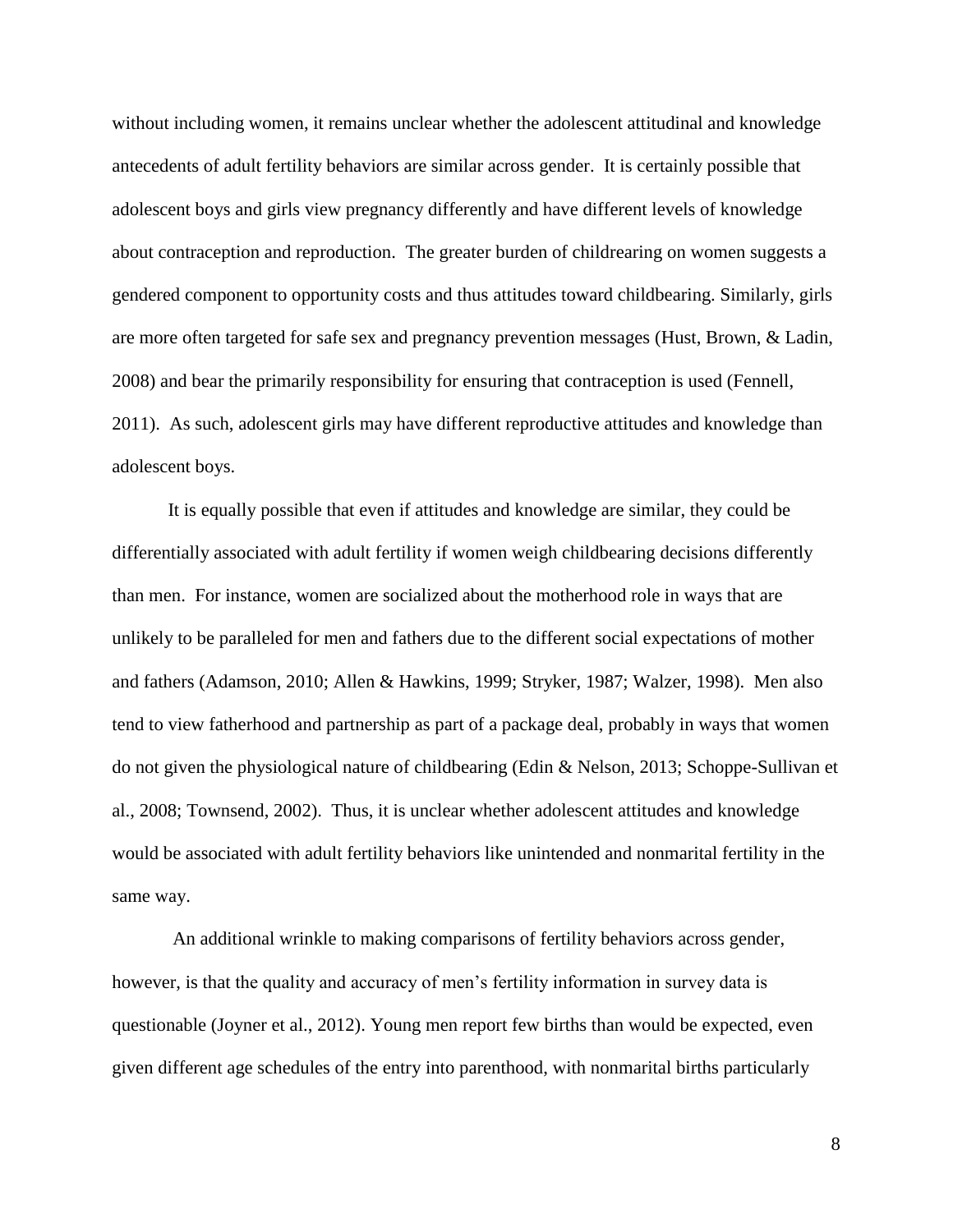under-reported. But it is possible that, conditional on reporting a birth, the associations between adolescent attitudes, knowledge, and adult fertility would nonetheless represent valid associations. As such, we have our second research question:

**Research Question 2:** If adolescent reproductive attitudes and knowledge are associated with the timing, relationship context, and intention status of births in adulthood, does this association vary by gender?

## **Current Study**

We test whether adolescent reproductive attitudes and knowledge predict fertility over the longterm by focusing on two aspects of fertility. First, we examine the entrance into parenthood; the circumstances in which people have their first births may "set the stage" for a number of familyrelated behaviors and affect the attainment of subsequent human capital (Rajan et al., 2017; Rindfuss & St. John, 1983). In this first set of analyses, we predict first births, using discrete time event history methods in which we separately model unintended fertility and nonmarital fertility. Second, we consider the experiences of having multiple unintended or nonmarital births to test whether there are longer-effects of adolescent reproductive attitudes and knowledge beyond the first birth. Such experiences often indicate greater disadvantage (Shreffler, Greil, Mitchell, & McQuillan, 2015), and multiple unintended and nonmarital births may also reflect a particularly high level of difficulty in managing reproductive behaviors. In the second set of analyses, we thus focus on those with at least two births and predict fertility experiences by Wave IV, combining the number of births and the context of births to identify those with multiple unintended or nonmarital births. Because men and women with two or more children by the late 20s and early 30s are a select group, we also analyze whether our reproductive attitudes and knowledge measures predict the number of children in supplementary analyses. All models are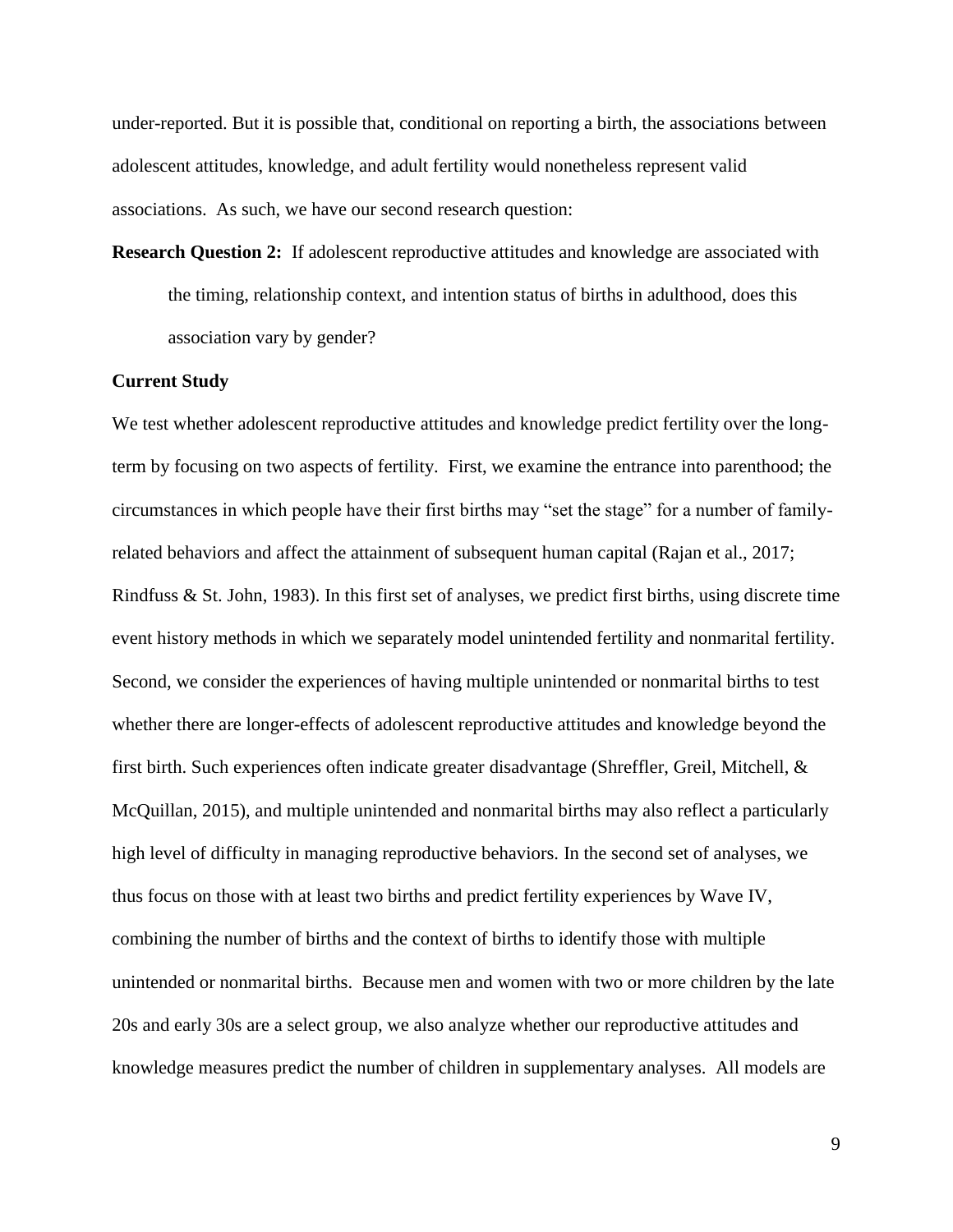run separately by gender, and we test for differences across gender in the association between our measures of reproductive attitudes and knowledge and fertility behaviors.

We account for key socioeconomic and demographic variables associated with fertility intendedness and marital status, including age, race-ethnicity, nativity, family structure and family socioeconomic status during adolescence, and educational attainment (Finer & Zolna, 2016; Kim & Raley, 2015; Rajan et al., 2017). The rich data in Add Health also permit us to account for psychosocial characteristics linked to fertility behaviors, including religiosity, college aspirations, academic aptitude, and locus of control (Guzzo, Hayford, & Lang, 2019; Hayford & Morgan, 2008; Rajan et al., 2017), as well as exposure to sex ed (Kirby & Lepore, 2007).

#### **Data and Methods**

The analyses use the National Longitudinal Study of Adolescent to Adult Health (Add Health), a nationally representative school-based sample of adolescents surveyed in 1995 (Wave I), 1996 (Wave II), 2001-02 (Wave III), and 2007-08 (Wave IV). At Wave I, 20,743 adolescents in grades 7-12 were interviewed, including oversamples. At Wave IV, from which we draw fertility outcomes, 15,701 respondents were re-interviewed when they were ages 24-32. We restrict the sample to those with valid longitudinal weights (excluding 901 respondents). The questions used to indicate reproductive attitudes and knowledge (discussed below) were only asked of adolescents aged 15 and older at Wave I, excluding 4,357 respondents. We excluded 893 respondents with pregnancies prior to Wave 1 to establish temporal ordering and dropped an additional 98 respondents with missing or inconsistent information on the dependent variables (discussed below). The sample size is comprised of 9,452 respondents (5,012 women and 4,440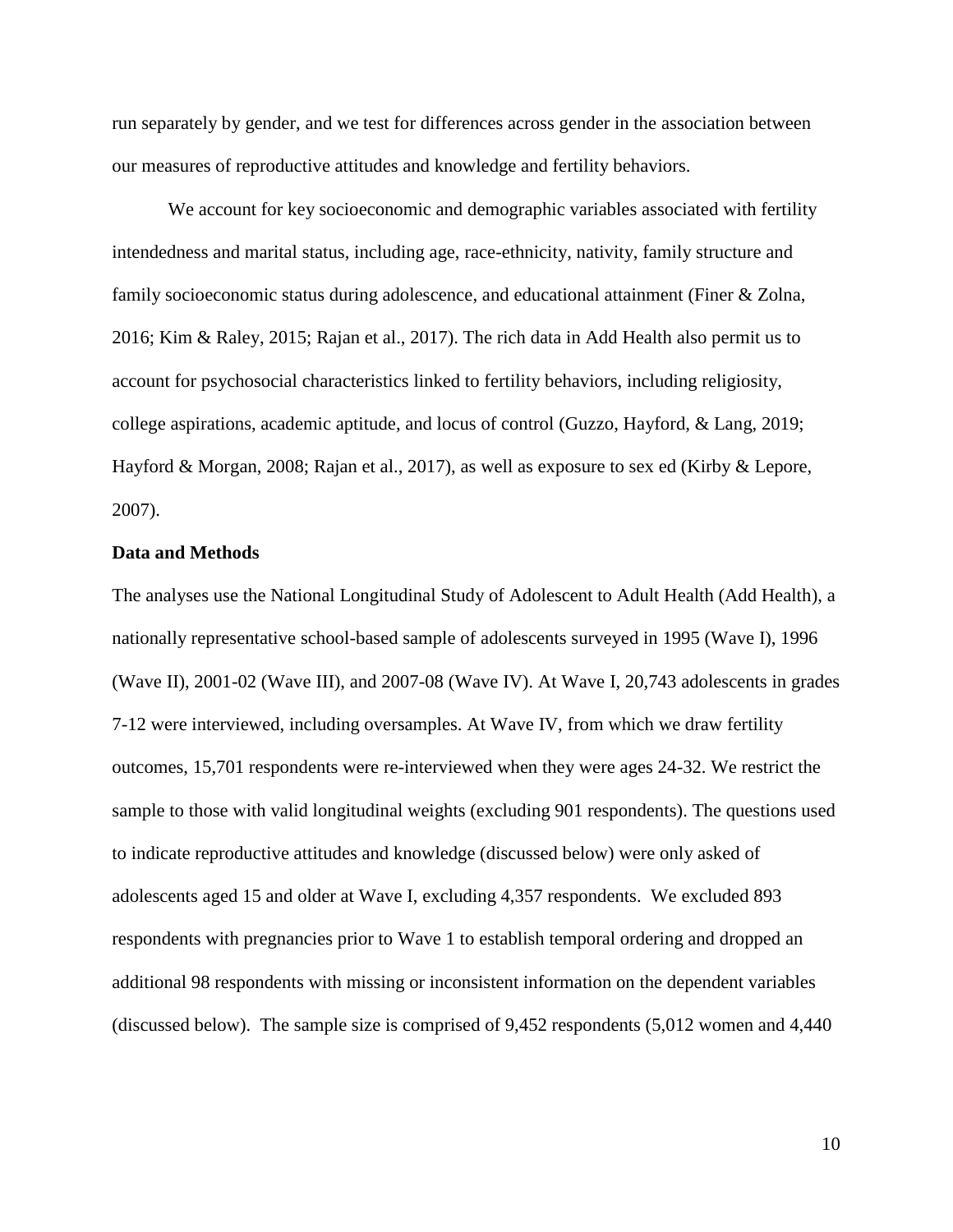men) who were 15 and older at the Wave I survey, did not have a birth prior to Wave I, and who participated in the Wave IV survey and had valid longitudinal weights.

We first identified items potentially reflecting reproductive attitudes (16) and reproductive knowledge (13) at Wave I. We then conducted both exploratory and confirmatory factor analyses (EFA and CFA, respectively) in Mplus 7 to identify the underlying constructs for reproductive attitudes and reproductive knowledge, if any. We compared the fit of models with different numbers of items and factors using two goodness-of-fit criteria, Root Mean Squared Error of Approximation (RSMEA) and Comparative Fit Index (CFI), and we conducted a chisquare test of model fit to determine significant differences in the improvement of model fit across models (Hu & Bentler, 1999). RSMEA values of .01, .05, and .08 are indicators of excellent, good, and mediocre fit, respectively (Browne & Cudeck, 1992; MacCallum, Browne, & Sugawara, 1996). We used a cutoff of .05 or lower to indicate a good-fitting model. The CFI ranges from 0 (poor fit) to 1 (perfect fit), and values of a .90 or higher provide evidence for adequate model fit, with scores above .95 indicating excellent fit (Hu & Bentler, 1999). More details on this process can be found in Guzzo, Hayford, Lang et al. (2019).

The resulting factor structure for reproductive attitudes used 12 of the 16 items and identified three underlying constructs (Table 1). The first construct, which we term *feelings toward pregnancy*, assesses how respondents feel about a hypothetical pregnancy and is comprised of two items. The second construct, which we term *life course consequences of early childbearing,* measures how a hypothetical pregnancy, and specifically a pregnancy at during adolescence, would impact particular aspects of the respondent's life and is comprised of four items. The third construct, which we term *birth control attitudes,* represents the respondent's overall orientation towards contraception; we interpret this as how "costly" (on a social,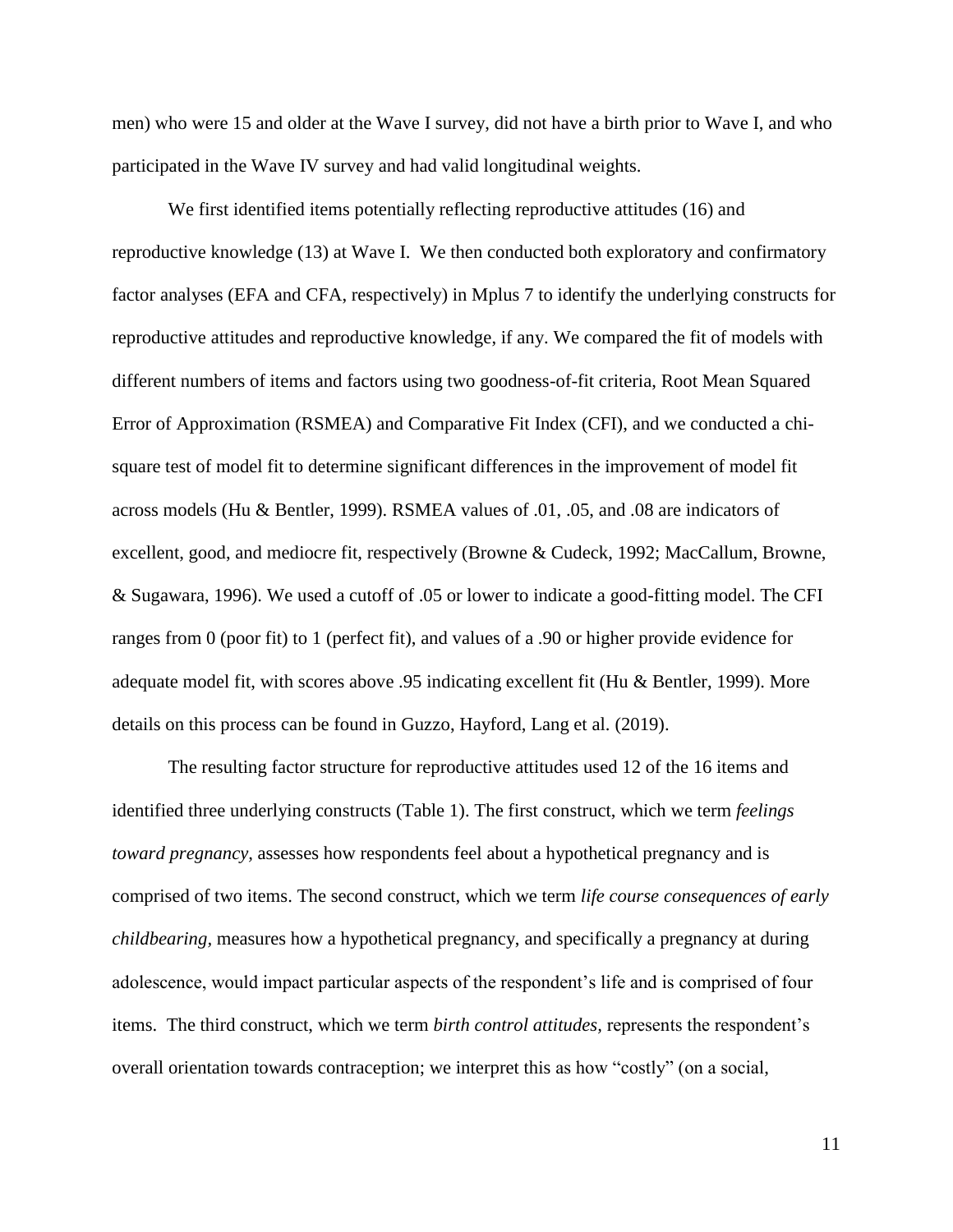relational, and financial basis) it is to take steps to avoid pregnancy and is comprised of six items. Note that items are recoded so that higher scores reflect a stronger orientation toward preventing pregnancy (less favorable attitudes toward pregnancy/childbearing or more favorable attitudes toward birth control); the original coding for all reproductive attitudinal items was a five-point Likert scale of  $1 =$  strongly agree to  $5 =$  strongly disagree. For reproductive knowledge, the factor structure used 9 of the 13 items and also identified three underlying constructs (Table 1). The first construct, which we term *female reproductive biology knowledge,*  represents respondents' knowledge of the physiological aspects of female reproduction and is comprised of two items. The second construct, which we term *condom knowledge,* describes the respondent's overall knowledge of condoms and how to use them effectively and is comprised of four items. The final construct, which we term *birth control confidence,* identifies how confident individuals feel about their general knowledge of some specific contraceptive methods and is comprised of three items. Reproductive knowledge items are recoded so that higher scores reflect more accurate knowledge and greater confidence. The questions comprising female reproductive knowledge and condom knowledge were originally measured on a true/false basis. The questions comprising birth control confidence used the same five-point Likert scale as above to indicate agreement with the statement "You are quite knowledge about…" for each method, and we dichotomized these items as strongly agree/agree versus all other responses. We also tested for metric invariance across gender as well as conducted the factor analysis separately by gender (not shown), and both confirmed that the factor structure held across gender (i.e., the identified constructs and their interrelationships are equally valid for men and women).

- Table 1 here -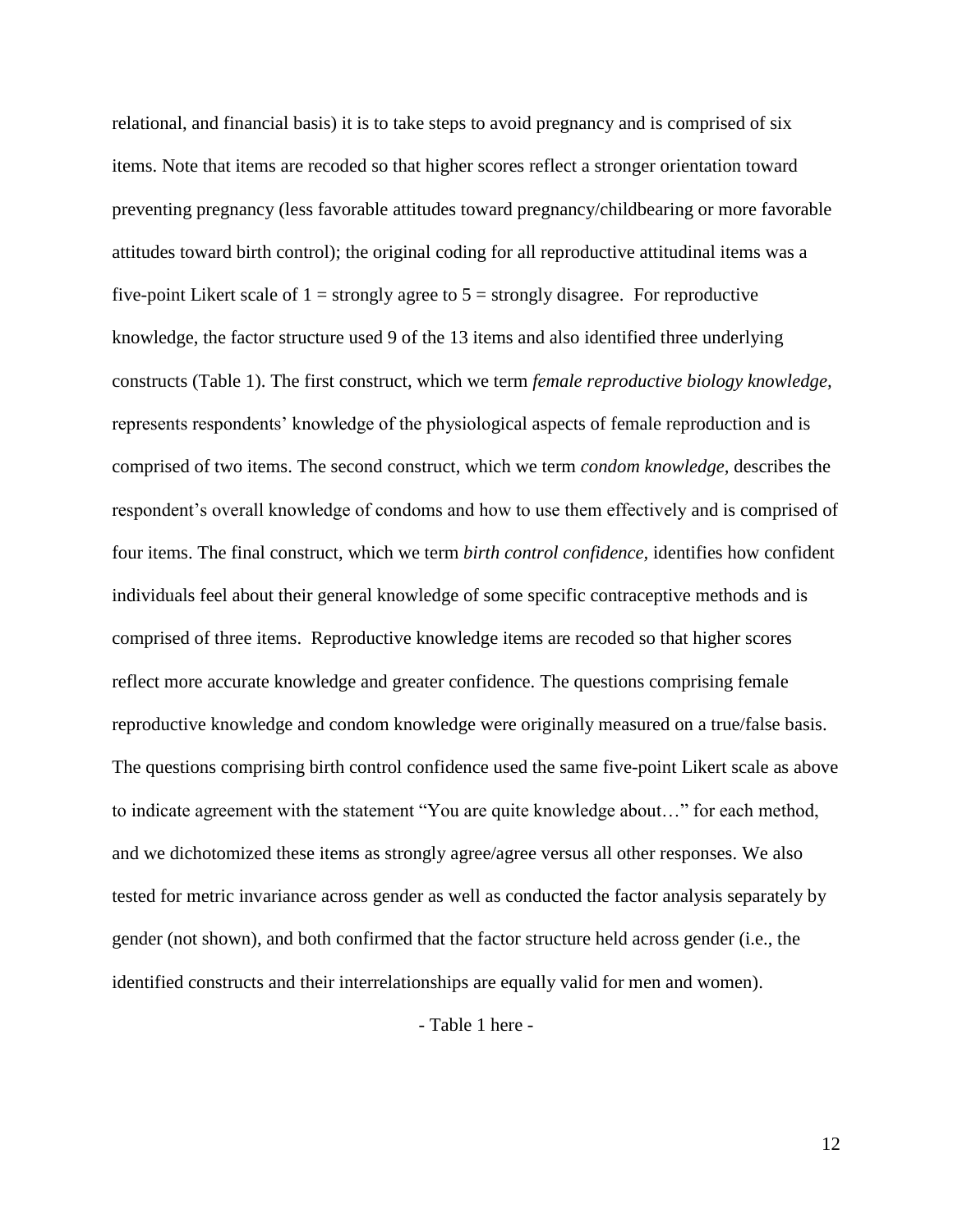After identifying the factors, we used the items that were identified as contributing to each factor and averaged the recoded values on the items in each factor to calculate measures representing the underlying constructs. In models not shown, we used factor scores (i.e., averages of the items that are weighted based on factor loadings) rather than simple averages, and the results were substantively similar, though factor loadings produced somewhat weaker associations for measures with fewer items. We chose to use simple averages rather than factor scores because the former are more intuitive and straightforward to interpret, especially for comparisons across groups.

To investigate the context of fertility, our dependent variables are taken from Wave IV, when the analytical sample was in their late 20s and early 30s (92% were between the ages of 28 and 32). Add Health has detailed birth information for each birth, including information on intendedness and union status at birth. For each birth, intendedness is measured with the question, "Please think back to the time just before you became pregnant. Did you want to have a child then?" Responses are categorized as 'no', 'yes', and 'don't know'. We dichotomized the responses, with those answering 'yes' categorized as an intended birth, and those answering 'no' or 'don't know' as unintended.<sup>1</sup> For each individual, we create two measures of unintended fertility. One, for first births, we create a three-category time-varying variable: no birth, intended birth, unintended birth. Two, we create a measure indicating fertility up to Wave IV for analyzing unintended fertility among those with two or more births: only intended births, both intended and unintended births, and only unintended births. Nonmarital births are identified in a

 $\overline{a}$ 

<sup>&</sup>lt;sup>1</sup> In surveys primarily designed to measure fertility, a distinction is usually made between "unwanted" births (births that took place when the respondent did not want any (more) children) and "mistimed" births (births that took place sooner than the respondent wanted). The term "unintended" is typically used as an umbrella term that includes both unwanted and mistimed births. The question wording in Add Health suggests that the concept being measured is closer to "unintended" than "unwanted," and so we use that term throughout the paper.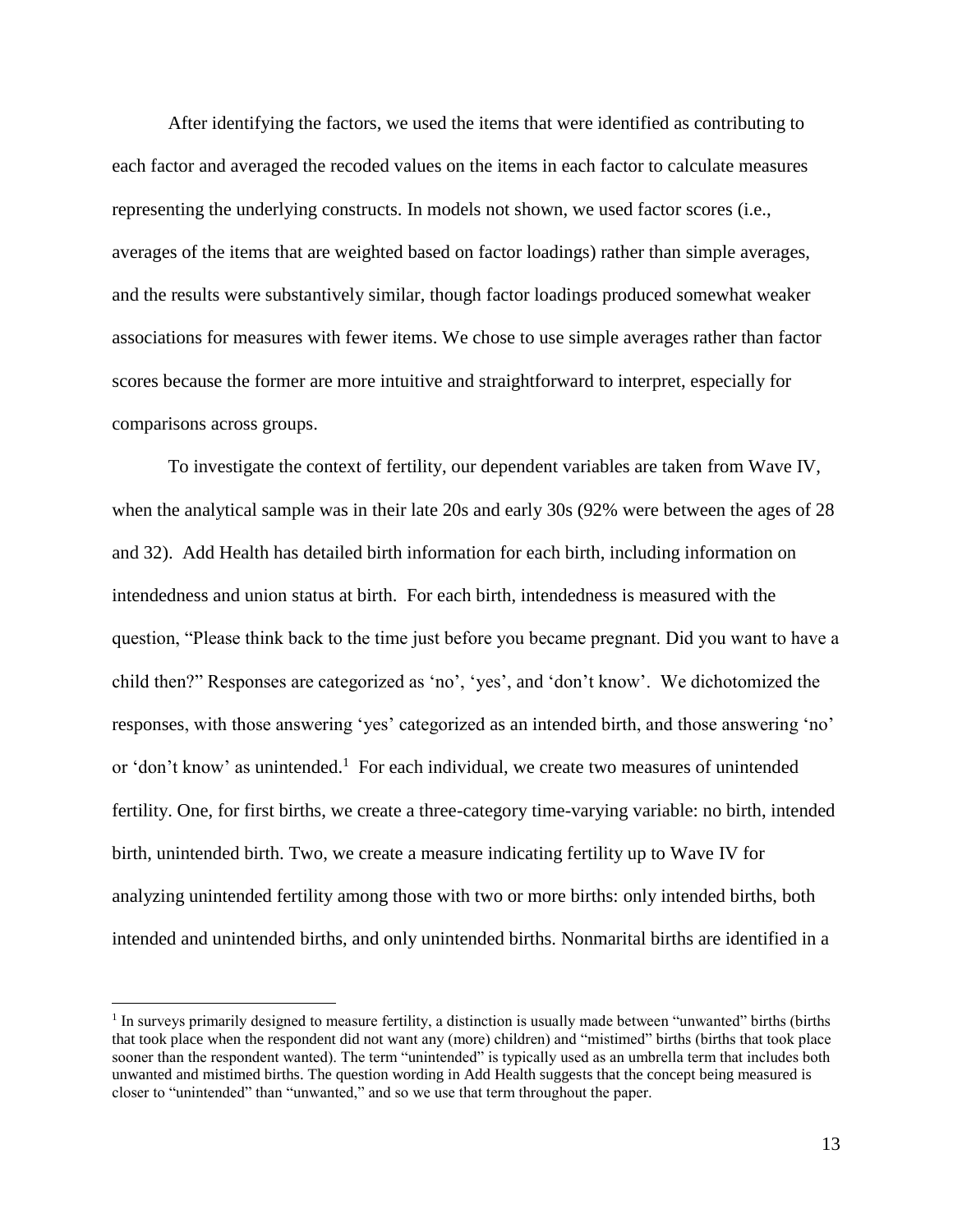similar fashion, with two measures for each individual. Again, we create a time-varying measure of first births: no birth, marital birth, nonmarital first birth. Then, we created a measure indicating the marital status of births for those with two or more births: only marital births, both marital and nonmarital births, and only nonmarital births. In preliminary analyses, we explored disaggregating nonmarital by cohabitation status at birth as well as grouping cohabiting births with marital births (not shown). These results indicated that, in terms of the key independent variables, cohabiting births more closely resembled non-union births than marital births, and so we grouped cohabiting births with non-union births into the broader category of nonmarital.

We also include a wide range of demographic, socioeconomic, and psychosocial measures that may be correlated with both fertility attitudes and fertility outcomes. Timeinvariant demographic and socioeconomic characteristics, measured at Wave I, include raceethnicity, nativity status, family structure at the time of the interview, and family socioeconomic status (using Bearman and Moody's (2004) operationalization, which combines information on occupation and education for both mothers and fathers to create an index for each parent ranging from 1-10 and then uses the higher of the two scores). Psychosocial variables, also time-invariant and taken from Wave I, include a dichotomous indicator of whether the respondent had sex by Wave I, whether the respondent reported ever discussing pregnancy or AIDS in school (a proxy for sex ed), religiosity (a scaled variable of four items about religious service attendance, prayer, and importance,  $\alpha = 0.85$ ), the Peabody Picture Vocabulary Test (an aptitude test), a scaled measure of the respondent's locus of control (with eight items such as "when you have a problem to solve, one of the first things you do is get as many facts about the problem as possible" and "when you get what you want, it's usually because you worked hard for it,"  $\alpha$ =0.63), and a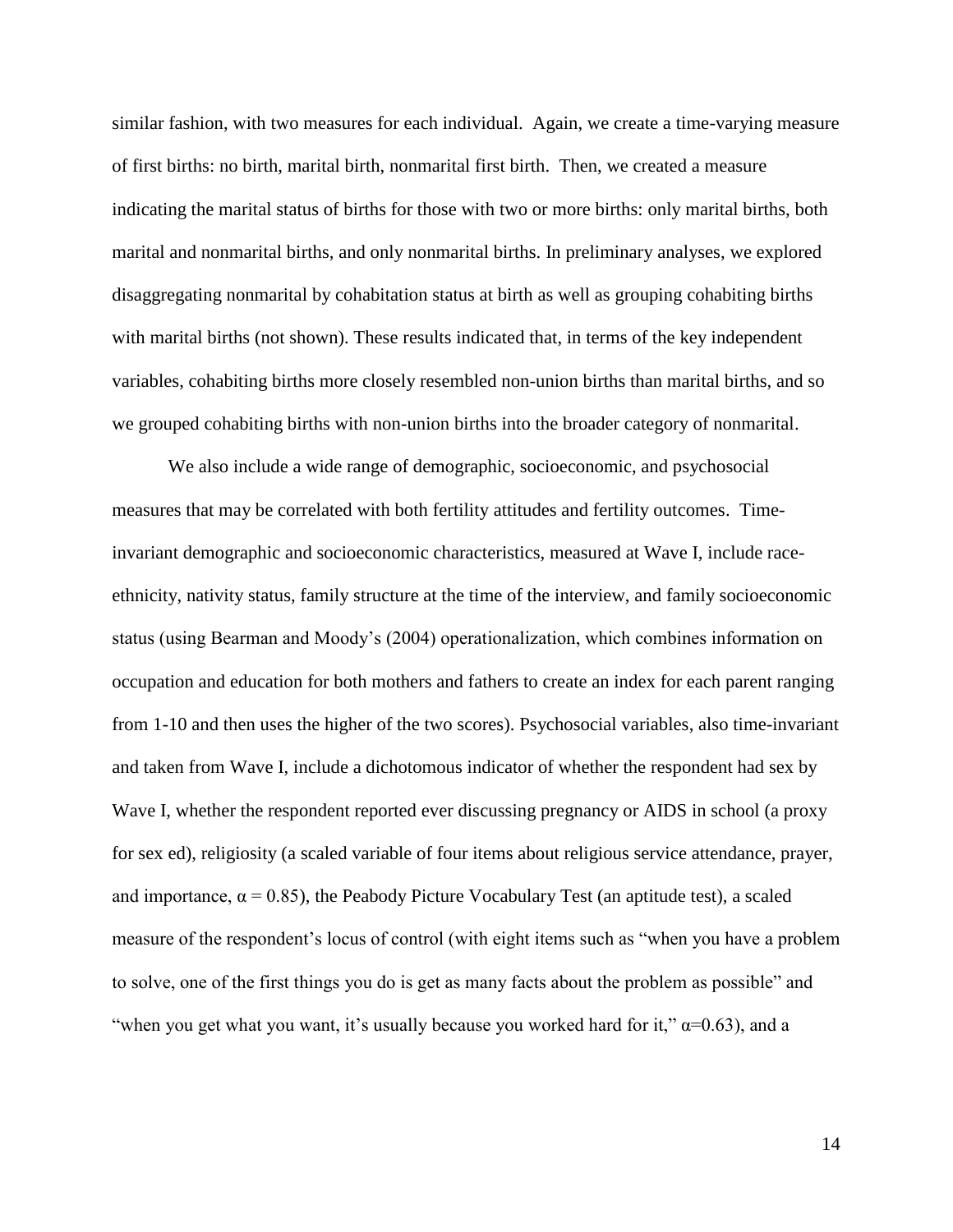dichotomous indicator of whether the respondent both highly wanted and highly expected to go to college.

In the analysis predicting first births, we include a time-varying categorical indicator of age (15-19, 20-24, 25-29, and 30+), along with a measure of months since Wave I to account for exposure to childbearing; in the model predicting overall fertility at Wave IV, we use Wave IV age as simple linear variable since there is little variation in age. For education, we use a fourcategory measure (less than high school, high school degree or GED, Associate's degree, or Bachelor's degree or higher). Individuals who attended college but did not complete a degree are included in the high school category. In the model predicting fertility by Wave IV, we simply use education at the of interview, but in the event history model predicting first births, education is a time-varying measure. To construct this variable, we used data from Waves III and IV. In Wave III, respondents were asked the month and year of high school graduation. However, this information was not collected again for respondents who participated in Wave IV but who had not participated in Wave III; instead, there is only information on whether they had finished high school. For these respondents, we assigned a June graduation month for the year they would have graduated high school based on their grade at Wave I and assuming no repeated grades. An examination of the Wave III data showed that following this assumption for those that did participate in Wave III corresponded with the actual month and year of graduation in 85% of cases, with most of the remaining 15% largely due to graduation dates in May or July. Grade retention (i.e., repeating a grade) is rare in higher grades; for instance, less than 3% of ninthgraders repeated a grade in the years 1995-2010 (Warren, Hoffman, & Andrew, 2014). The Wave IV data also contain information on the year respondents obtained Associate's and Bachelor's degrees, but the month was not included. Following other work using these data (e.g.,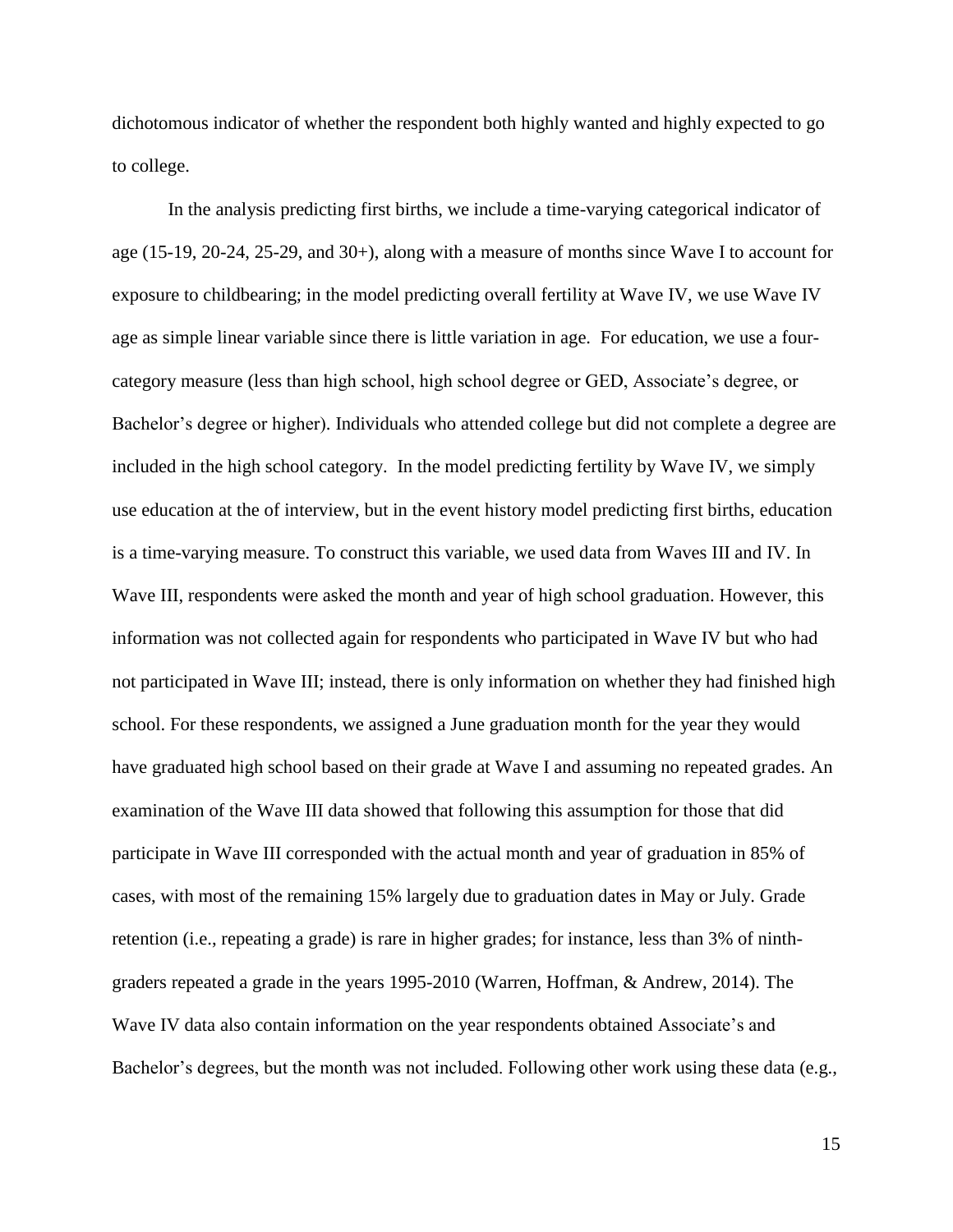Augustine, 2016), we assigned a May graduation date to respondents with a post-secondary degree.

#### *Analyses*

We begin by presenting the descriptive information on experiences of unintended and nonmarital births by gender for the sample overall. We then show the results from multivariable discrete time event history multinomial logistic models predicting first births by intendedness, then show the results from multinomial logistic models predicting multiple experiences of unintended fertility among those with two or more births by Wave IV. Next, we repeat this process for the analyses predicting marital status of births. All models are run separately by gender, and we compare the coefficients across gender for our key independent measures of reproductive attitudes and knowledge using Wald Chi-square tests.

The analysis of multiple unintended or nonmarital births is based on those with two or more births, which is a select group considering the age range of the sample; individuals in their late 20s and early 30s still have several more years of fertility. To examine whether selection occurs via our key measures of reproductive attitudes and knowledge, we conducted supplementary analyses predicting having at least two children. Specifically, we used multinomial logistic regression in which the dependent variable is a three-category variable: no births, one birth, and two or more births. The results are shown in the Appendix. In this analysis, we see that reproductive attitudes are, in fact, related to having two or more births relative to no births or only one birth, at least for women – more negative attitudes toward pregnancy and more favorable attitudes toward birth control at Wave I decrease the likelihood that women have had multiple births by Wave IV. Neither attitudes nor knowledge predict the number of children by Wave IV for men.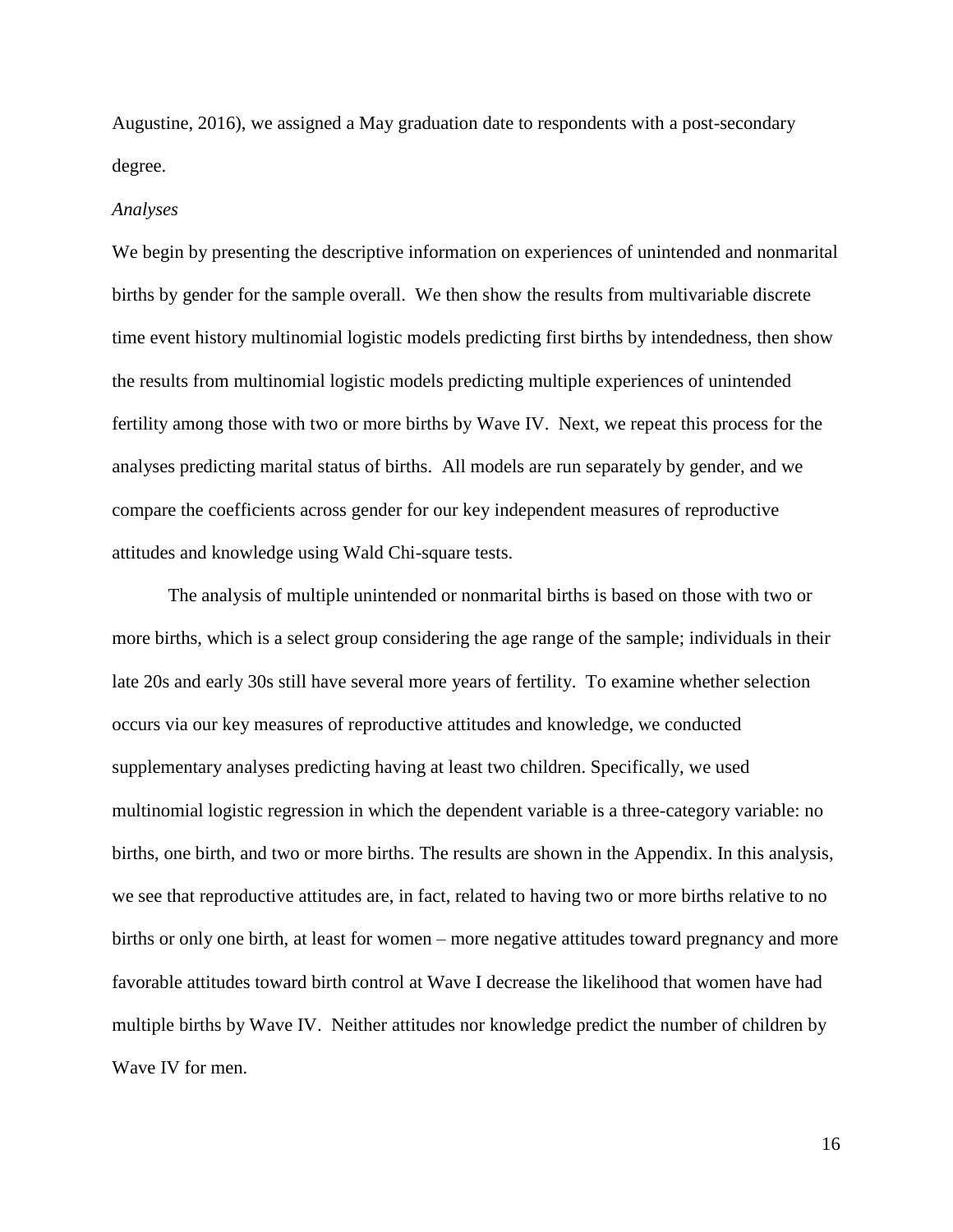To account for the sampling design of Add Health, all analyses are weighted with Wave IV longitudinal weights using Stata 14's *svy* commands. Although we did not impute the dependent variables or the key independent variables, we used multiple imputation for missing data on the control variables using Stata's *mi* commands. Missing data was most common for the Wave I aptitude test scores, at just over 400 cases; 20 or fewer cases were imputed for other measures (Wave I: locus of control, wanting/expecting to go to college, learning about pregnancy or AIDs in school; Wave IV: education).

#### **Results**

#### *Descriptive Results*

Table 2 shows fertility information separately by gender, looking at both first births and all births by Wave IV. Given the later age profile of childbearing for men than women, it is not surprising that fewer men report having any children (and report fewer children among those with any children, not shown). More than half of men (57%) have no children whereas only 42% of women are childless. Among the full sample, then, a considerably higher proportion of women than men report having an unintended first birth (25% vs. 17%) or any unintended births by Wave IV (29% vs. 21%). A similar pattern exists for nonmarital births, with 30% of women reporting a nonmarital first birth and 31% reporting any nonmarital births by Wave IV compared to 21% and 28%, respectively, of men. However, when considering just parents, men and women are more similar. Conditional on reporting any births, roughly 40% of men and women had an unintended first birth, and by Wave IV, about half have had at least one unintended birth. For nonmarital fertility, of those with any births, half of men and women had a nonmarital first birth or any nonmarital births by Wave IV. Among those with at least two children, a greater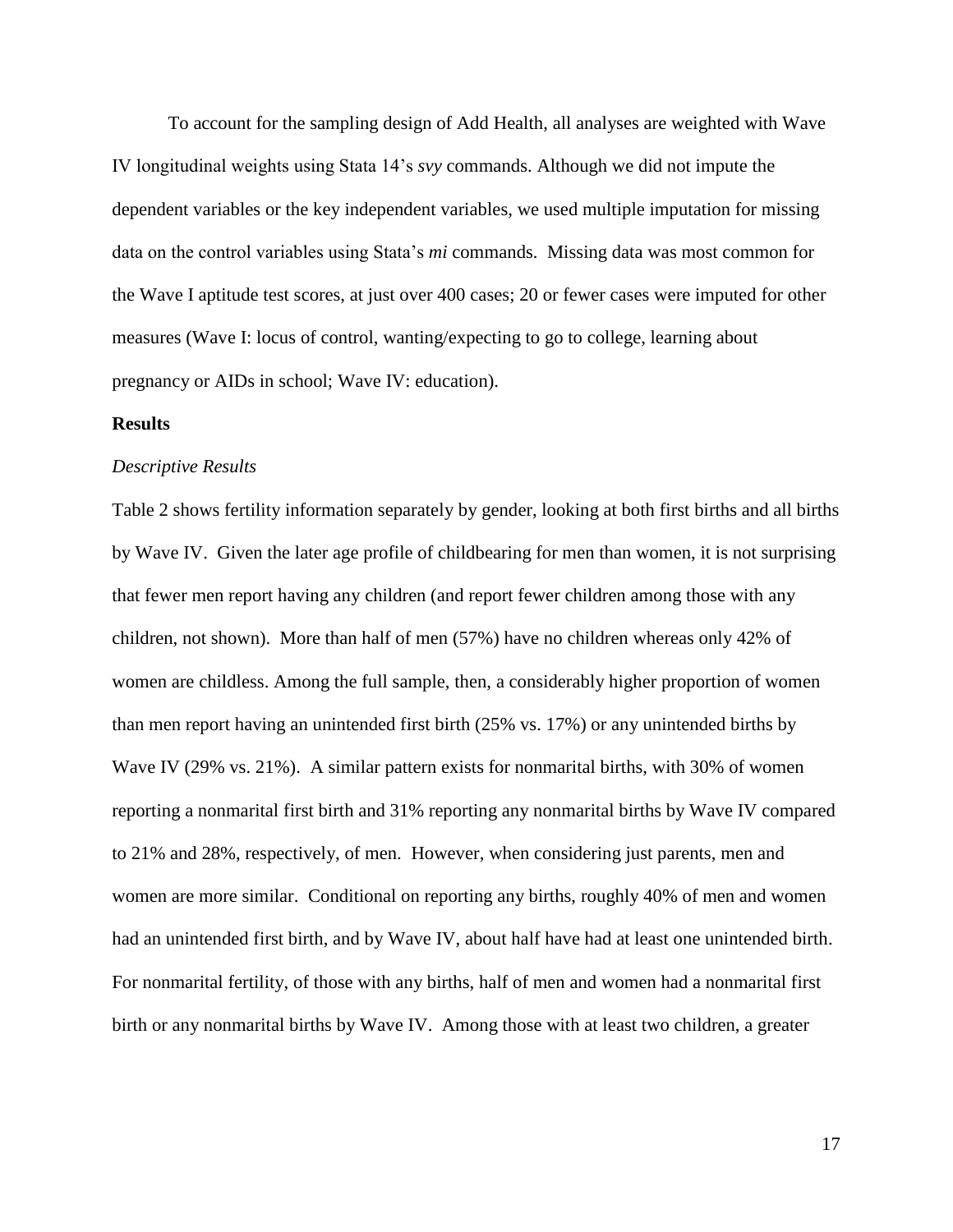proportion of both men and women have had both unintended fertility and nonmarital fertility, and these differences, too, are not statistically significant.

#### $-$  Table 2 here  $-$

Table 3 shows, separately by gender, the weighted descriptive statistics of the covariates in the multivariable models. We first discuss adolescent reproductive attitudes, which have a range of 1-5; recall that these are coded so that higher scores mean more negative views toward teen pregnancy and more favorable attitudes toward birth control. Both men and women had negative attitudes toward having a child during adolescence, at 4.36. Perceptions of the life course consequences of early pregnancy were also fairly negative, though women reported a statistically significant higher average (3.51) than men (3.40). Women (4.09) also had more positive adolescent attitudes toward birth control compared to men (3.86), though both were generally favorable. Turning to reproductive knowledge, adolescent female reproductive biology knowledge is measured as the number of correct answers to two true/false questions, and both men and women averaged one correct answer. For adolescent condom knowledge, which ranged from 0-4 based on the number of correct answers to four questions, women (2.88) reported a higher average than men (2.79). Birth control confidence is measured as strongly agreeing/ agreeing that one is knowledgeable about three types of methods (thus ranging from 0-3); men (2.15) report significantly higher confidence about their knowledge than women (1.98).

#### $-$  Table 3 here  $-$

There were few other differences by gender in the analytical sample. A higher proportion of teen girls (91.4%) reported discussing pregnancy or AIDS in school than teen boys (88.2%), and more girls highly wanted and expected to attend college than boys (56.3% and 44.0%, respectively). Teen boys had statistically higher scores on the aptitude test at Wave I than girls,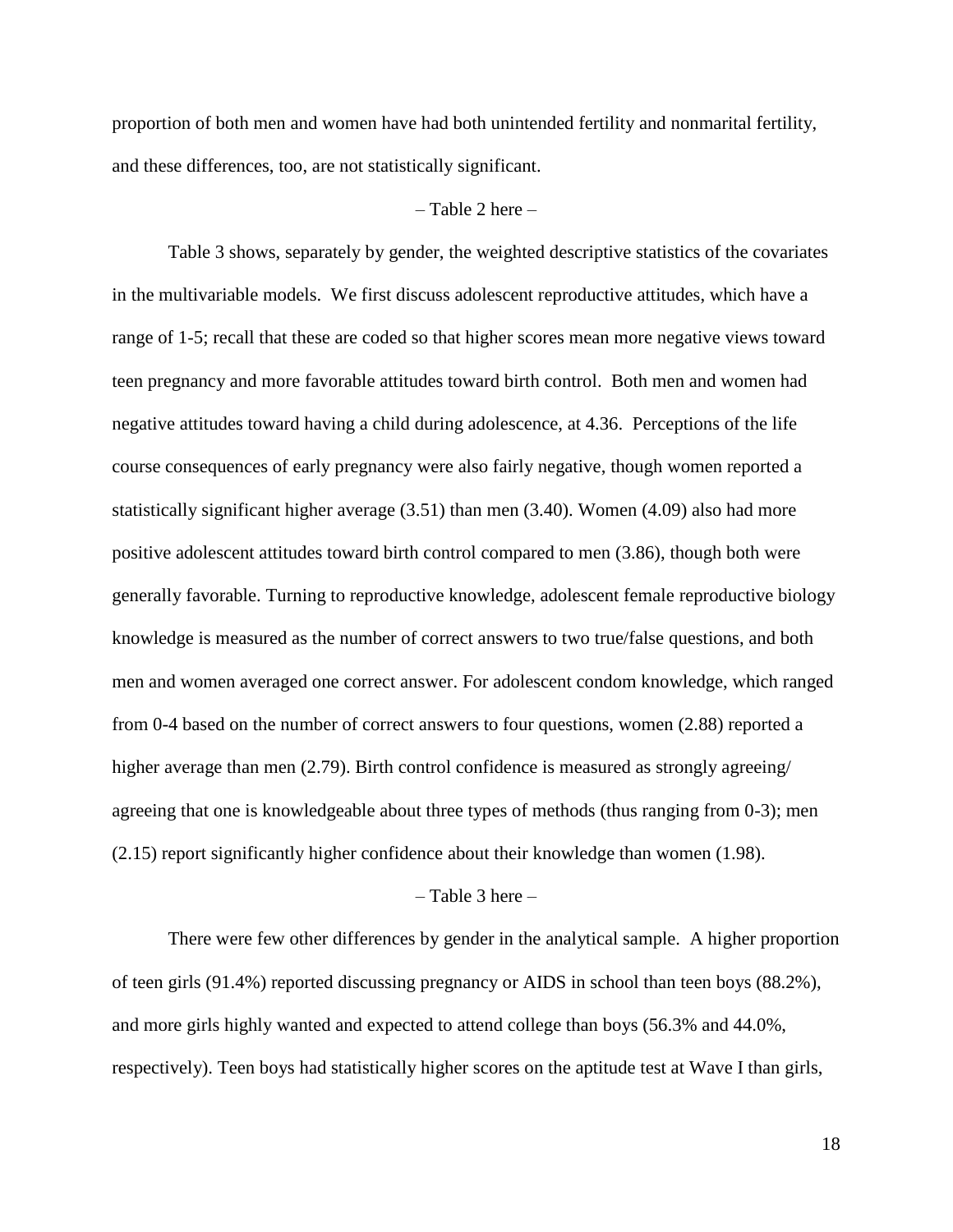though the actual difference was small. By Wave IV, women had significantly greater educational attainment than men.

#### *Multivariable Results*

Next, we turn to multivariable analyses. We present parallel results for unintended and nonmarital fertility, beginning with an event history model that predicts first births and then moving to a model that predicts, among those with two or more births, whether individuals had multiple unintended or nonmarital births by Wave IV. We show the results separately by gender and control for a full set of socioeconomic and demographic covariates, though we do not show or discuss the covariates (full results available upon request). Statistically significant differences across gender for the association between reproductive attitudes and knowledge and fertility (from Wald chi-square tests) are indicated by shading in the tables.

Table 4 shows the results predicting first births. For women, perceiving more life course consequences for an early pregnancy is associated with a greater likelihood of being childless relative to having an unintended first birth  $(RRR = 1.26)$  and a lower likelihood of an unintended than an intended first birth  $(RRR = 0.83)$ . Women who had more negative overall attitudes toward pregnancy as an adolescent are more likely to be childless than to have had an intended birth (RRR = 1.22). Birth control confidence is also significant but in an unexpected direction – women who reported greater birth control confidence in adolescence are less likely to be childless than to have had an unintended first birth  $(RRR = 0.91)$ . For men, perceiving greater life course consequences of an early pregnancy during adolescence increases the likelihood of being childless relative to having an intended first birth ( $RRR = 1.13$ ). For men, but not for women, adolescent birth control attitudes are a significant predictor of first births and birth intendedness, with more favorable attitudes reducing the likelihood of no birth or an unintended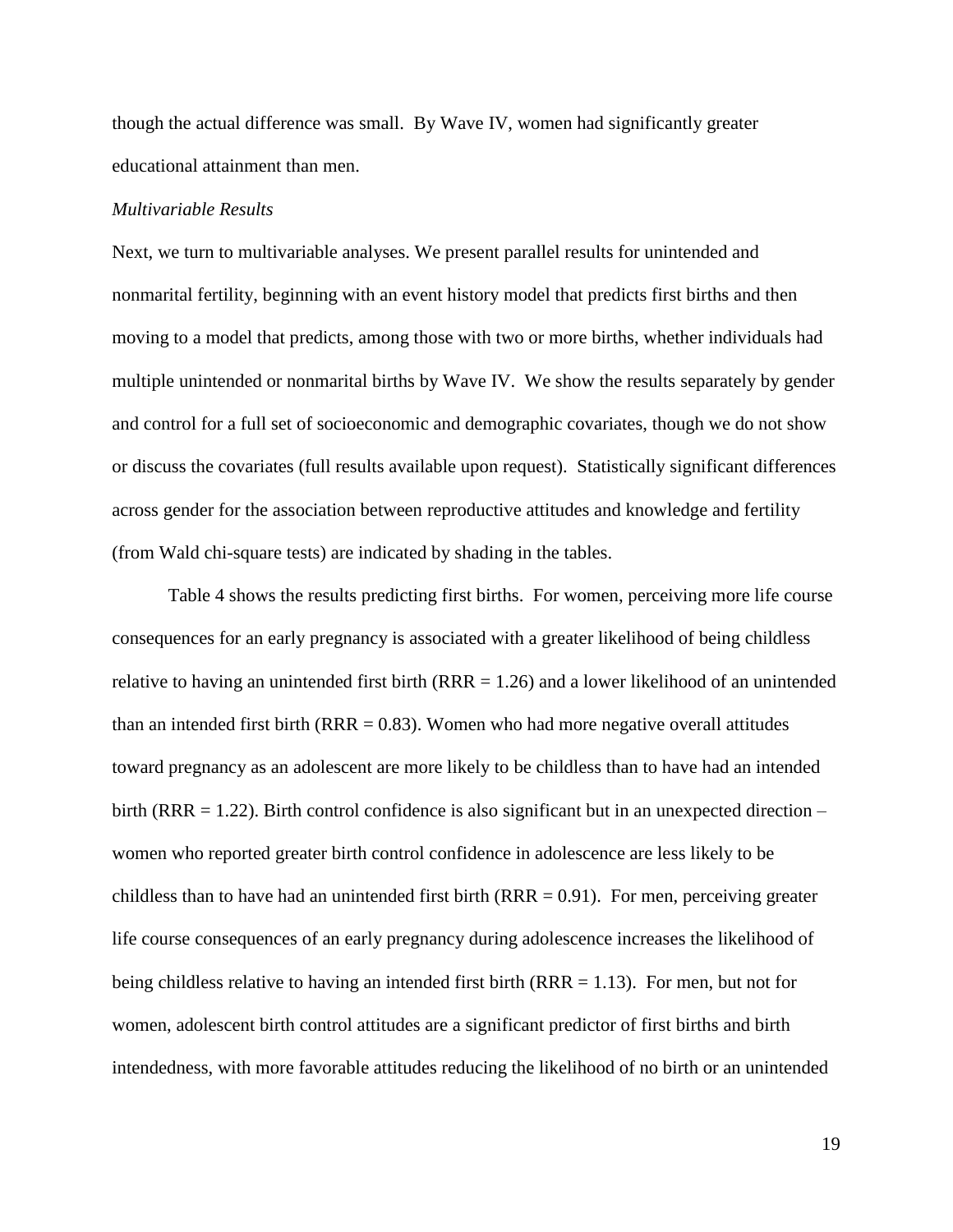birth relative to an intended birth (RRR  $= 0.88$  and RRR  $= 0.79$ ), respectively. Comparing across gender, perceptions of the life course consequences of an early pregnancy have a significantly different, and more negative, impact for women than men on the risk of an unintended first birth relative to an intended first birth. For men, though, more favorable birth control attitudes are more strongly, and negatively, linked to an unintended than intended birth than is the case for women.

#### $-$  Table 4 here  $-$

Fertility intendedness at Wave IV among those with two or more children is shown in Table 5, where the dependent variable has three categories: only intended births, both intended and unintended births, and only intended births. Conditional on having two or more births (see Appendix), neither reproductive attitudes nor knowledge are generally predictive of the intendedness status of those births. Mothers with two or more children who perceived, in adolescence, greater life course consequences to early childbearing were less likely to have had both intended and unintended births relative to only intended births  $(RRR = 0.83)$ ; the effect is similar for the contrast between only unintended births relative to only intended births but does not reach statistical significance (RRR =  $0.80$ , p= $.094$ ). None of the key independent attitudinal or knowledge variables are predictive of the intendedness of men's births among fathers with two or more children. Given the relative unimportance of adolescent reproductive attitudes and knowledge for predicting multiple unintended births among adults with two or more children, it is not surprising that there is no evidence of gender differences.

## $-$  Table 5 here  $-$

In Table 6, the results predicting first births by marital status, using event history models, are shown. Women who had more negative overall feelings toward pregnancy as adolescents are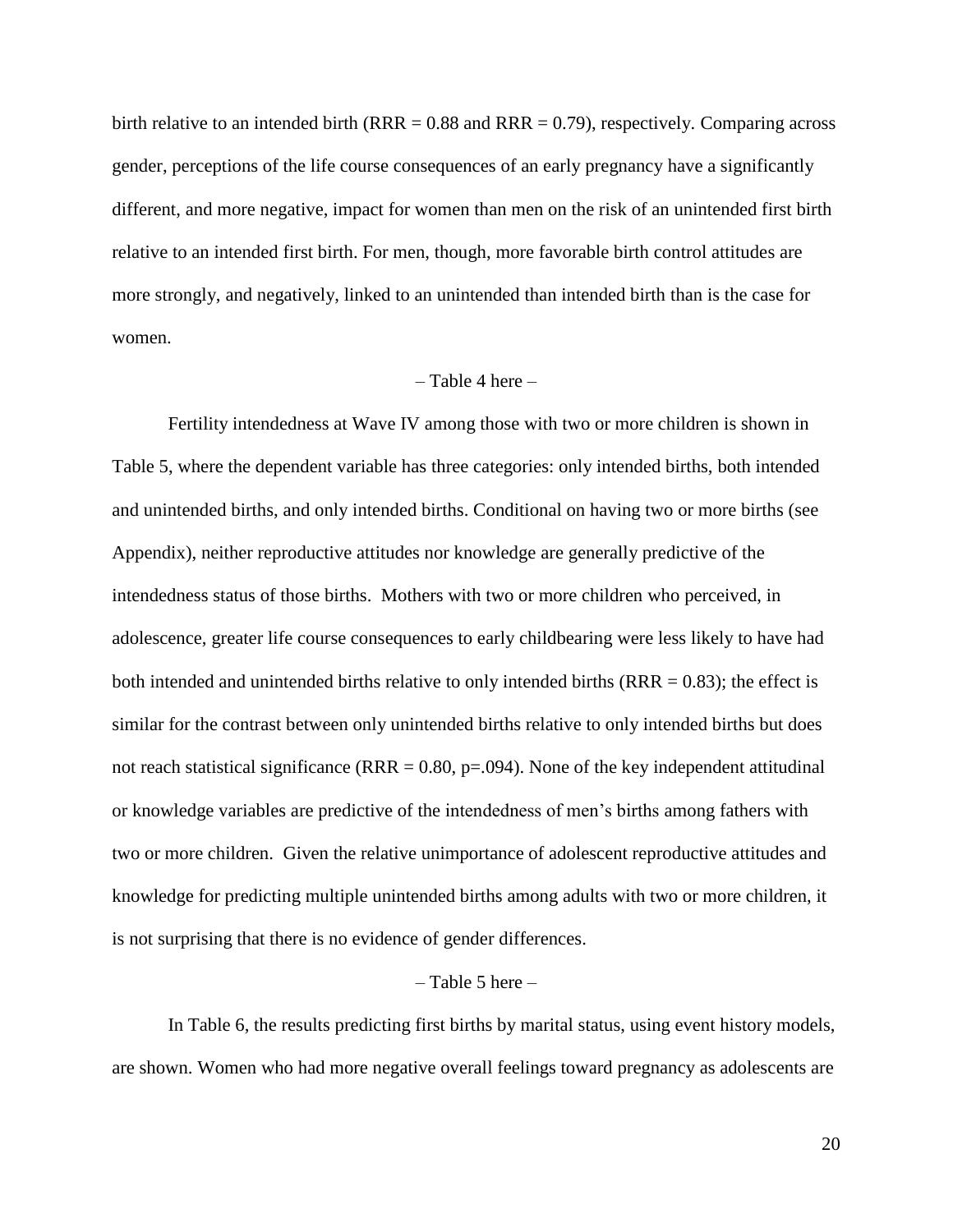more likely to be childless than to have had either a nonmarital or marital first birth by Wave IV  $(RRR = 1.15$  and  $RRR = 1.20$ ). Perceiving greater life course consequences of early pregnancy increase the likelihood of being childless relative to having a nonmarital first birth (RRR  $= 1.27$ ) and reduce the likelihood of a nonmarital first birth than a marital first birth ( $RRR = 0.78$ ). Of the reproductive knowledge measures, only birth control confidence is predictive of first births, with greater confidence reducing the likelihood of being childless relative to a nonmarital birth among women (RRR  $= 0.90$ ). As with women, adolescent perceptions of greater life course consequences of early pregnancy among men increase the likelihood of having no birth relative to a nonmarital birth  $(RRR = 1.19)$ ; the RRR for the contrast between a marital and nonmarital first is in the same direction but does not reach statistical significance. As with first birth intendedness, men's birth control attitudes during adolescence are significant predictors of having a first birth and the marital status of that birth – more favorable attitudes toward birth control reduce the likelihood of being childless and of a nonmarital birth relative to a marital birth (RRR  $= 0.86$  and RRR  $= 0.79$ , respectively). For first births, the effects of reproductive attitudes and knowledge do not differ in any meaningful way across gender.

#### – Table 6 here –

Finally, the results predicting the marital status of births among those with two or more children as of Wave IV are shown in Table 7. Unlike the earlier analysis, where there was little evidence that reproductive attitudes and knowledge predicted the intendedness of births beyond selection into having two or more births, there is evidence that both sets of adolescent measures exert an additional influence on the marital context of births beyond having multiple births. For mothers with two or more children, perceiving greater life course consequences to early childbearing during adolescence is associated with a lower risk that they had any nonmarital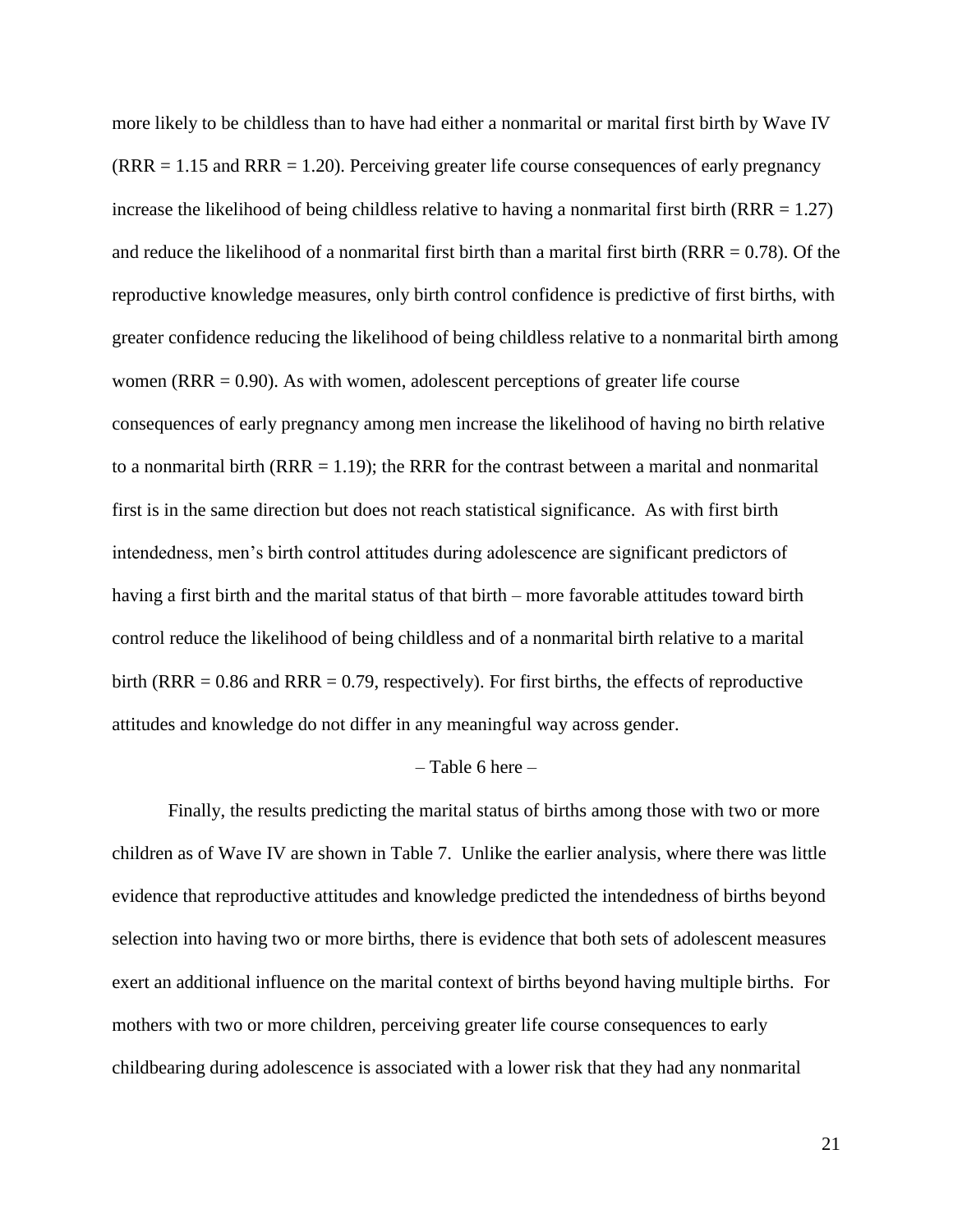births, reducing the odds of having both marital and nonmarital births  $(RRR = 0.77)$  as well as only nonmarital births  $(RRR = 0.63)$  relative to only marital births. Birth control attitudes are also important, with more favorable attitudes reducing the risk that mothers with two or more births had only nonmarital births relative to either only marital births ( $RRR = 0.73$ ) or both marital and nonmarital births ( $RRR = 0.74$ ). For fathers with two or more births, more favorable birth control attitudes during adolescence reduce the likelihood that all their births are nonmarital relative to both marital and nonmarital ( $RRR = 0.62$ ). Adolescent reproductive knowledge is unrelated to the marital status of births among women with two or more children but is relevant for fathers with two or more children. Interestingly, fathers' adolescent female reproductive biology knowledge increases the likelihood that all of their births occurred outside of marriage relative to having both marital and nonmarital births  $(RRR = 1.43)$ . Greater adolescent condom knowledge during adolescence decreases the risk that fathers had only nonmarital births relative to only marital births ( $RRR = 0.68$ ). Comparing across gender, it seems that the impact of adolescent reproductive female reproductive knowledge and condom knowledge works differently for mothers and fathers, in that these constructs are unrelated to women's risk of nonmarital fertility.

## – Table 7 here –

## **Discussion**

In demography, there is a rich literature studying the link between attitudes, knowledge, and fertility. Research on attitudes tends to focus on either a limited set of direct attitudes about prospective childbearing and subsequent childbearing among adults (usually within a fairly short timespan) or on adolescent attitudes predicting adolescent fertility (again, within a fairly short timespan). There is considerably less work on the reproductive knowledge precursors of adult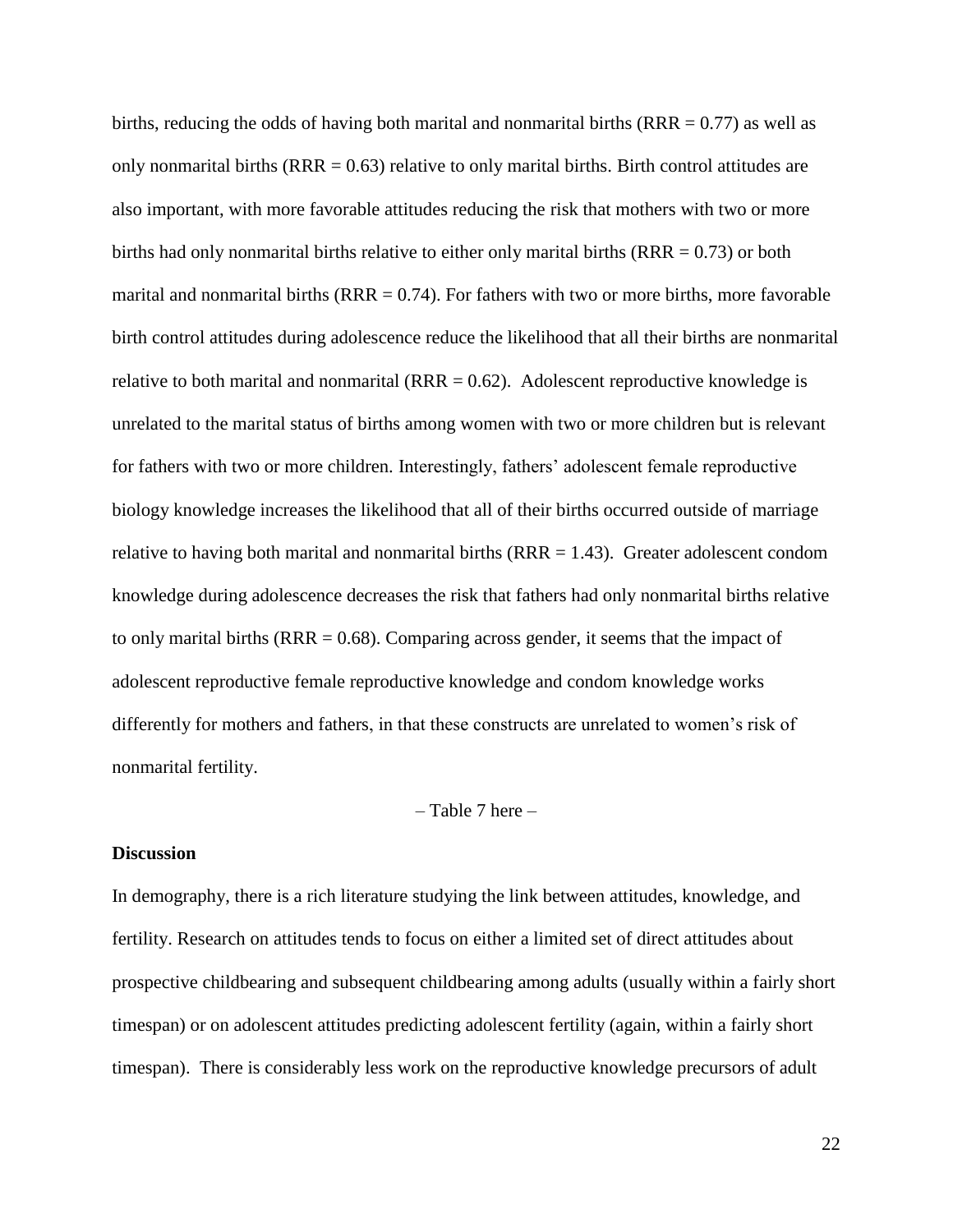fertility behaviors (at least among industrialized countries), though the links between teens' reproductive knowledge and teen fertility are fairly well-established. Much of the research linking attitudes and knowledge to fertility has examined whether individuals have children, the timing of childbearing, and, sometimes, the number of children. The context of childbearing – whether births are intended and occur within marriage – has received less attention in psychosocial research, though the socioeconomic and demographic precursors of unintended and nonmarital fertility have been studied extensively. Moreover, across both attitudinal and knowledge research and across research on both teens' and adults' fertility behaviors, nearly all studies have ignored men.

In this paper, we sought to address these many oversights by utilizing recent theoretical developments in demography about fertility schemas (Johnson-Hanks, Bachrach, Morgan, & Kohler, 2011), along with our argument that adolescent reproductive knowledge independently influences adult fertility behaviors. We asked two research questions: Do adolescent reproductive attitudes and reproductive knowledge predict the timing, context, and intention status of adult fertility, and, if so, do they do so in the same manner for men and women? Our measures of adolescent reproductive attitudes and knowledge were drawn from prior work demonstrating linkages with adult contraceptive behavior (Guzzo, Hayford, Lang, Wu, Barber, & Kusunoki, 2019), and we analyzed two key indicators of the context of fertility: the characteristics of first births and the risk of having multiple unintended/nonmarital births. We ran models separately by gender and tested for significant differences in the effects of our reproductive attitudes and knowledge models. The many models and contrasts make it difficult to pull back and evaluate the larger story, and so we provide a summary table (Table 8) to facilitate interpretation.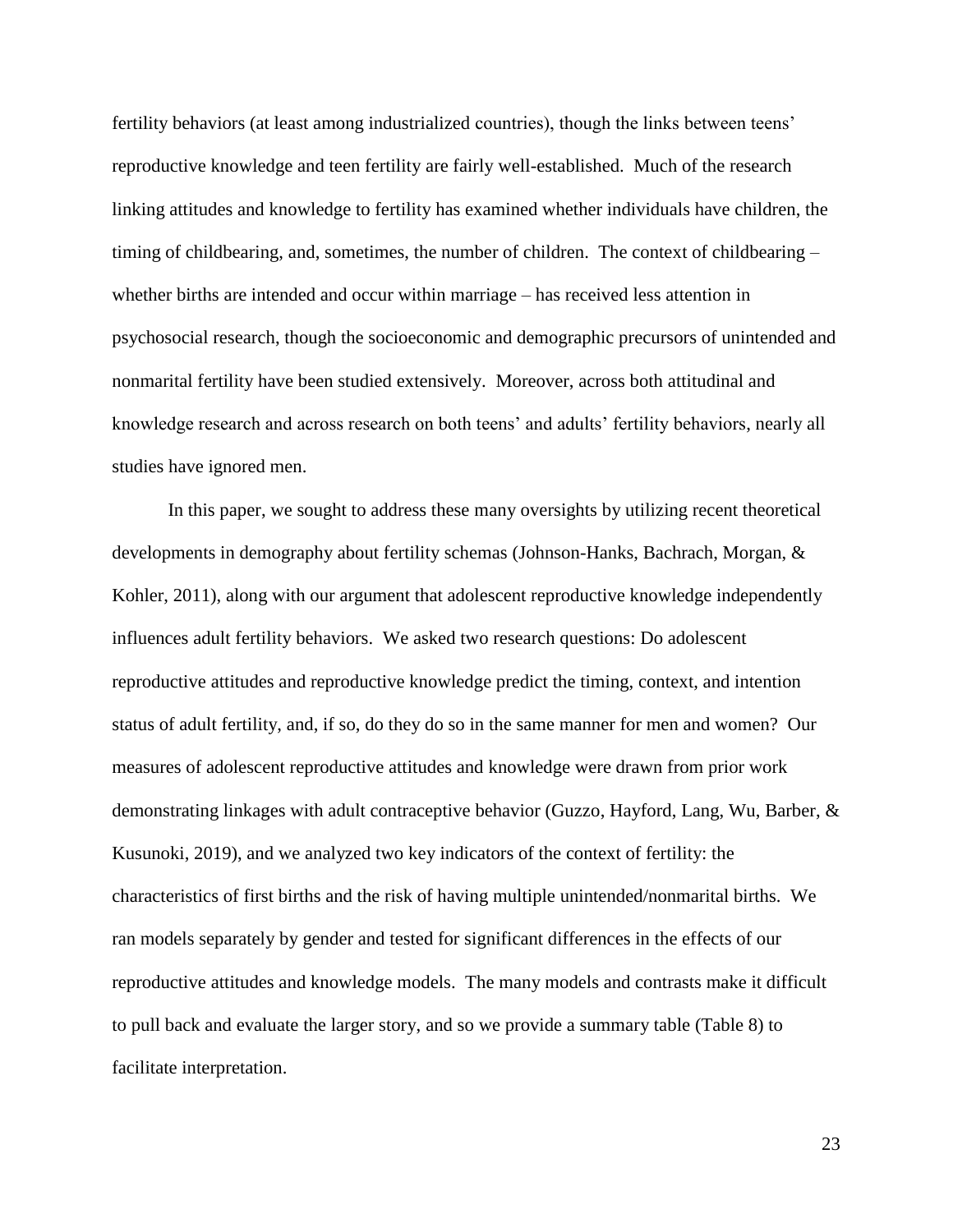#### $-$  Table 8 here  $-$

First, do adolescent reproductive attitudes and knowledge predict adult fertility? The answer is a qualified yes. In general, over the long term, reproductive attitudes were more strongly related to fertility than reproductive knowledge, indicated by the greater number of "x" marks for attitudinal measures compared to knowledge measures in Table 8. The indicator of perceived life course consequences of early childbearing was particularly predictive of adult fertility. This measure likely taps into the notion of schemas as identifying the contexts of childbearing more so than either birth control attitudes or overall feelings toward pregnancy, as it includes indicators of the 'costs' of childbearing under less-than-desirable circumstances (i.e., my family would be embarrassed, I would have to drop out of school, etc.). In general, reproductive knowledge and confidence are only weakly predictive of fertility at most.

Putting together both the first birth analyses and the analysis of multiple births among those with two or more births, it appears that much of the influence on long-term unintended fertility from adolescent reproductive attitudes occurs in the selection into having a first birth and into having multiple births – into being a parent by Wave IV, especially a parent with two or more children – and less strongly for the intendedness of the births that do occur. Still, there is some evidence that perceiving greater life course consequences reduces the risk of unintended fertility, at least for women. For nonmarital fertility, there is more evidence of a long-term effect of adolescent reproductive attitudes, as they predict both lower risks of a nonmarital first birth relative to a marital birth as well as lower risks of multiple nonmarital births relative to only marital births. Thus, it seems that reproductive attitudes are more predictive of nonmarital fertility than unintended fertility, perhaps because schemas represent not whether there should be a particular context (which would then correspond to whether births should be intended) but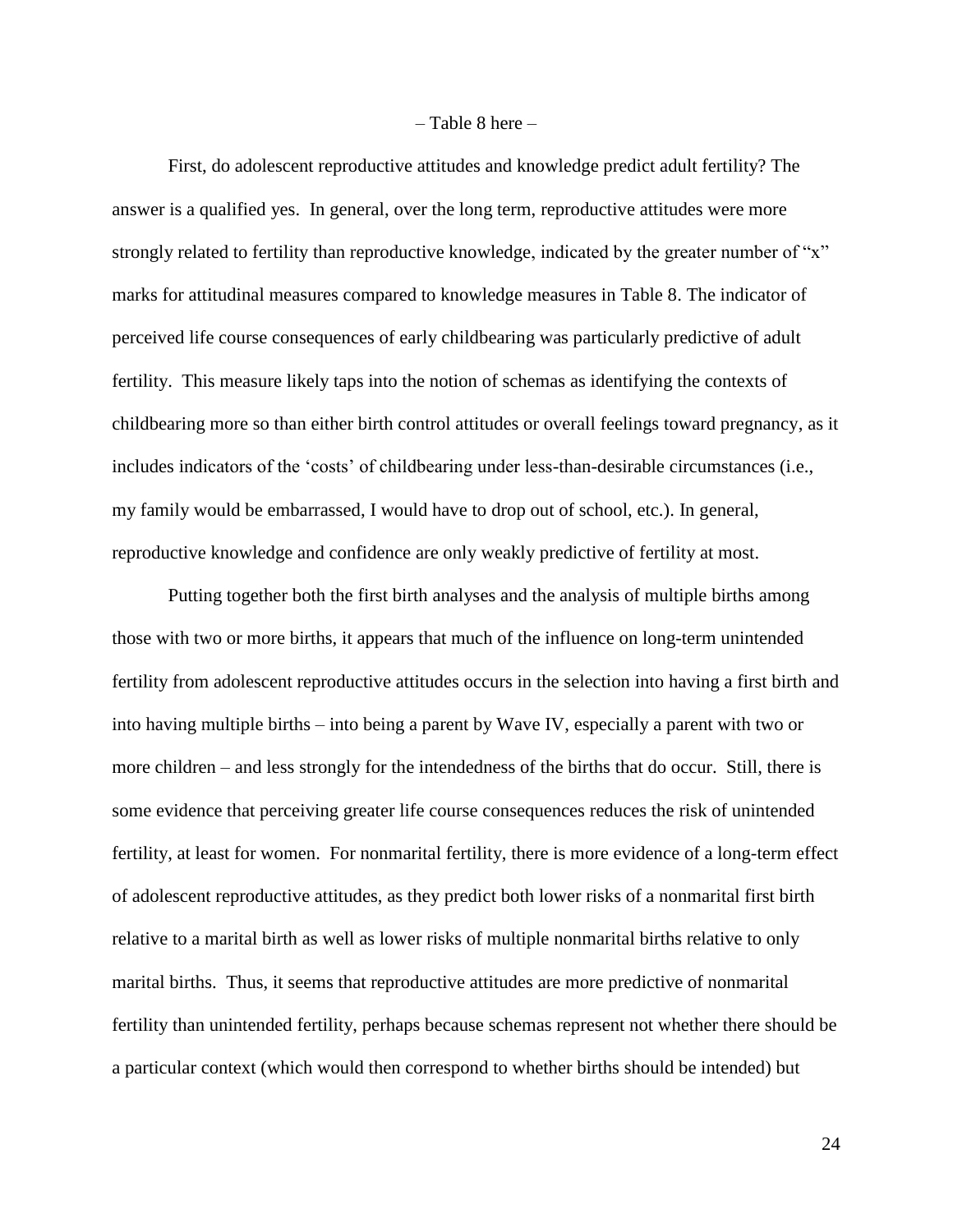which specific contexts are appropriate (such as whether births should occur within committed and stable unions like marriage).

Second, do the effects of adolescent attitudes and knowledge on adult fertility work similarly across gender? The answer is a qualified no. Overall, there were few significant differences across men and women in the direction in which the key measures were associated with adult fertility, as indicated by the shading in Table 8. The few differences occurred primarily for birth control attitudes, condom knowledge, and reproductive female biology knowledge. This suggest that adolescent boys who better understood reproductive biology and had more accurate knowledge of, and favorable attitudes to, contraception made different fertility decisions as adults than either their female counterparts or their less knowledgeable and approving male counterparts. Still, even though there were few differences across gender in the direction of effects, adolescent reproductive attitudes seemed to be more strongly predictive of adult fertility among women than men.

#### *Limitations*

The quality of male fertility data (Joyner et al., 2011) in surveys is always a concern. However, we are somewhat reassured to find that although men reported fewer births than women, conditional on reporting a birth, men and women had similar proportions experiencing unintended and nonmarital fertility. Our key measures at Wave I, especially the reproductive knowledge measures, were rather limited; for instance, there were no questions measuring knowledge about birth control methods besides condoms. Finally, our analysis only extends to the late 20s and early 30s (the ages at the most recent full wave of Add Health). In this age group, many who will be parents eventually have not yet had any children, and this is likely to be especially true for the most advantaged group. Thus, analyses of fertility among this sample may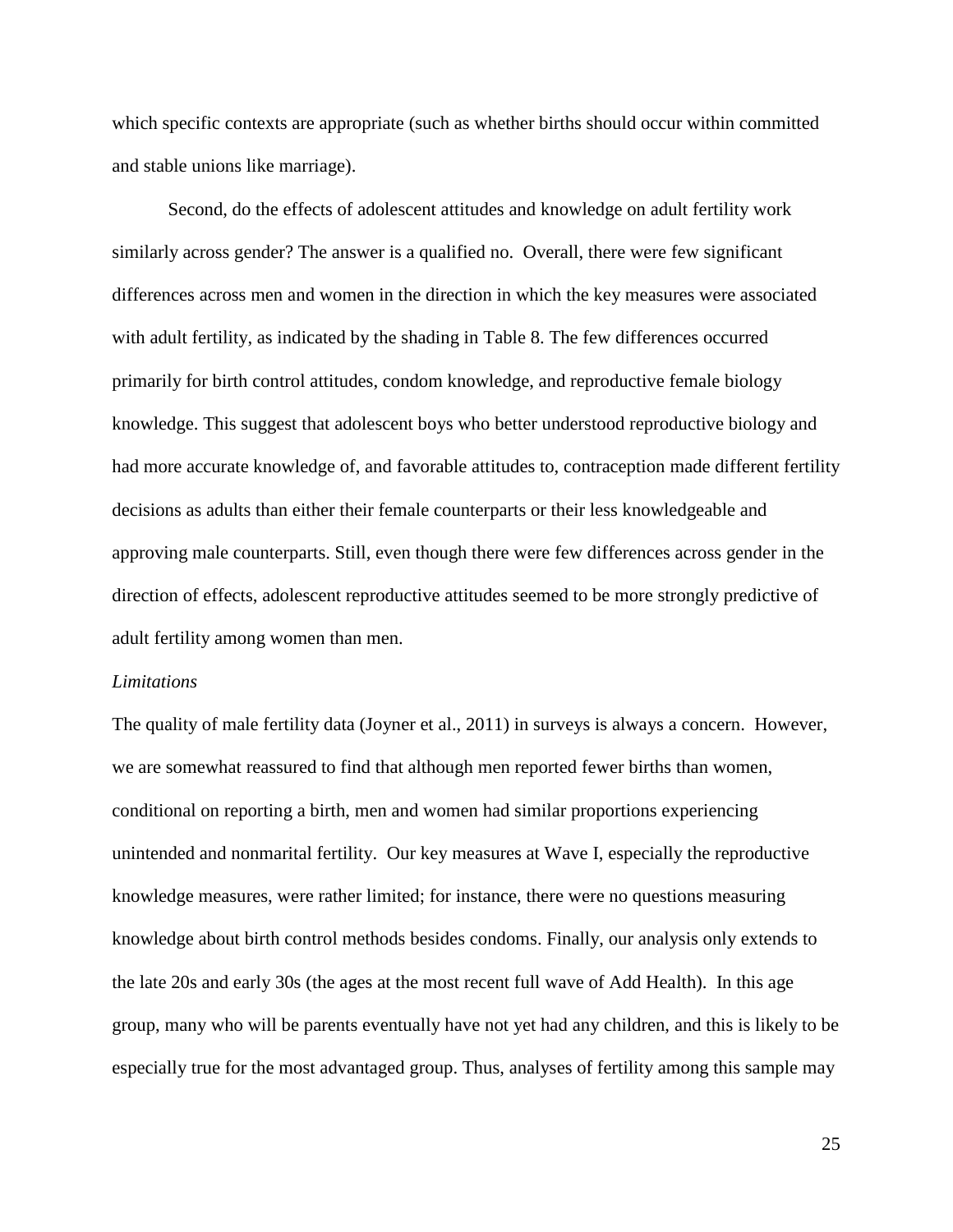be biased towards less advantaged individuals, and whether adolescent attitudes and knowledge are related to completed fertility remains unclear.

## *Conclusion*

Consistent with recent developments in demographic theory, our research provides evidence that fertility schemas exist and are predictive of not just having children but the context in which children are born. Further, these schemas can be identified fairly early in the life course. Adolescent attitudes have a reach far beyond just the teen years, and future work should examine how adolescent attitudes about other life course domains – union formation, work and careers, and the like – influence adult behaviors in those realms as well as interact with behaviors in other domains. Additionally, we encourage more investigation into the factors that influence men's fertility and family behaviors. The results here suggest that men's adolescent attitudes are less predictive of their adult behaviors, at least for childbearing, compared to women, and so more work is needed to understand how men make decisions about childbearing.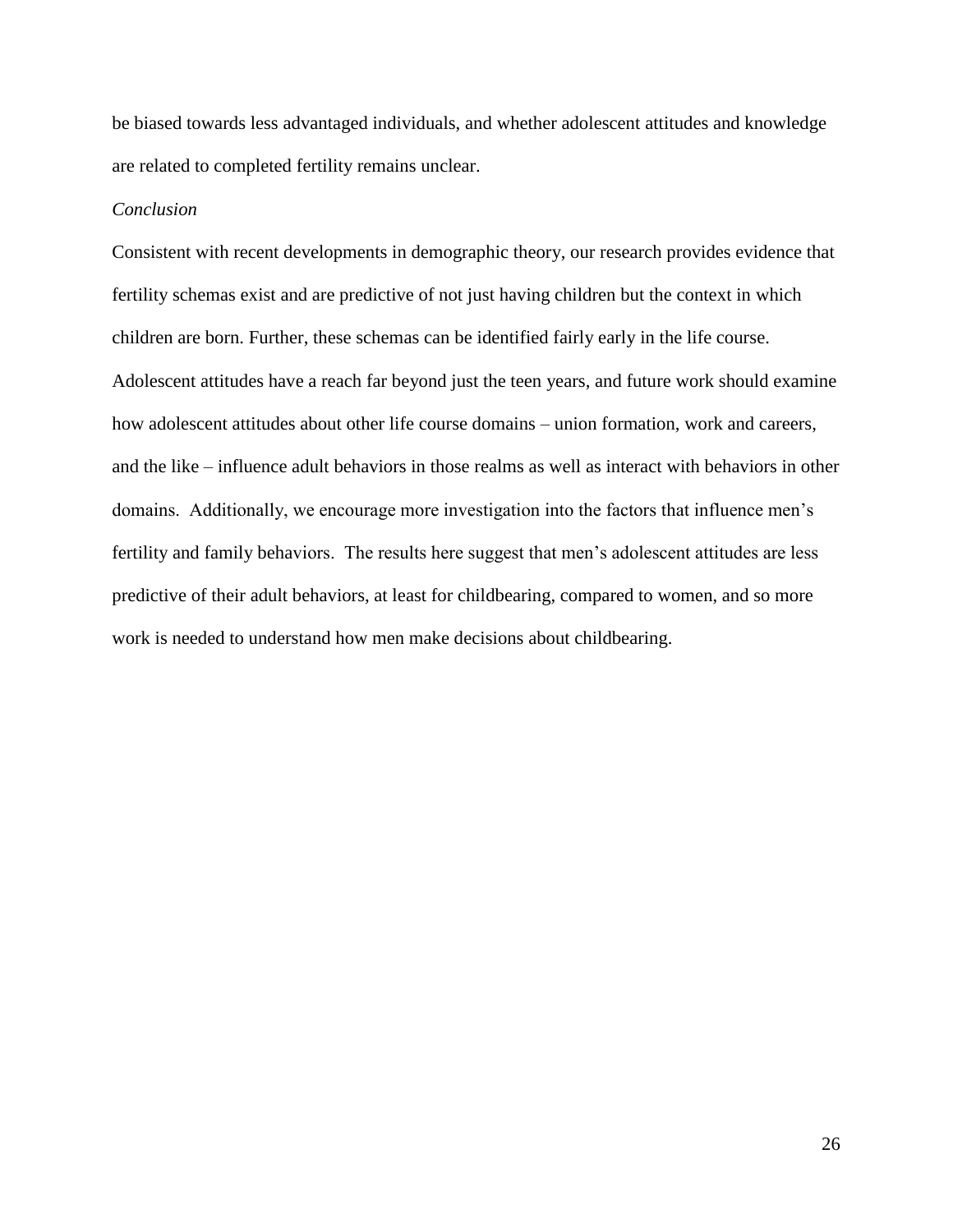## **REFERENCES**

- Adamsons, K. (2010). Using identity theory to develop a midrange model of parental gatekeeping and parenting behavior. *Journal of Family Theory & Review*, *2*(2), 137-148.
- Allen, S. M., & Hawkins, A. J. (1999). Maternal gatekeeping: Mothers' beliefs and behaviors that inhibit greater father involvement in family work. *Journal of Marriage and the Family*, *61*(1),199-212.
- Allred, C., & Guzzo, K B. (2018) Men's birth expectations. Family Profile FP-18-12. National Center for Family and Marriage Research: Bowling Green State University.
- Augustine, J. M. (2016). Exploring new life course patterns of mother's continuing secondary and college education. *Population Research and Policy Review*, 35, 727-755.
- Bachrach, C. A., & Morgan, S. P. (2013). A cognitive–social model of fertility intentions. *Population and Development Review*, *39*(3), 459-485.
- Bearman, P. S. & Moody, J. (2004) Suicide and friendships among American adolescents. *American Journal of Public Health*, *94*(1), 89-95.
- Bongaarts, J. (2006). The causes of stalling fertility transitions. *Studies in Family Planning*, *37*(1), 1-16.
- Browne, M., & Cudeck, R. (1992). Alternative ways of assessing model fit. *Sociological Methods and Research*, *21*(2), 230-258.
- Bute, J. J., & Jensen, R. E. (2010). Low-income women describe fertility-related expectations: Descriptive norms, injunctive norms, and behavior. *Health Communication*, *25*(8), 681- 691
- Clark, C. A., Baldwin, K. L., & Tanner, A. E. (2007). An exploratory study of selected sexual knowledge and attitudes of Indiana adults. *American Journal of Sexuality Education, 2*(3), 39-58.
- Coale, A. (1973). The demographic transition. International Union for Scientific Study of Population, *International Population Conference, Liege* 1: 53-72.
- Dehlendorf, C., Rodriguez, M. I., Levy, K., Borrero, S., & Steinauer, J. (2010). Disparities in Family Planning. *American Journal of Obstetrics and Gynecology, 202*(3), 214-220.
- Edin, K., & Kefalas, M. (2005). *Promises I can keep*. Berkeley: University of California Press.
- Edin, K., & Nelson, T. J. (2013). *Doing the best I can: Fatherhood in the inner city*. University of California Press.
- Fennell, J. L. (2011). Men bring condoms, women take pills: Men's and women's roles in contraceptive decision making. *Gender & Society*, *25*(4), 496-521.
- Finer, L. B., & Zolna, M. R. (2016). Declines in unintended pregnancy in the United States, 2008–2011. *New England Journal of Medicine*, *374*(9), 843-852.
- Fishbein, M., and Ajzen, I. (2010). *Predicting and changing behavior: The reasoned action approach*. New York: Psychology Press.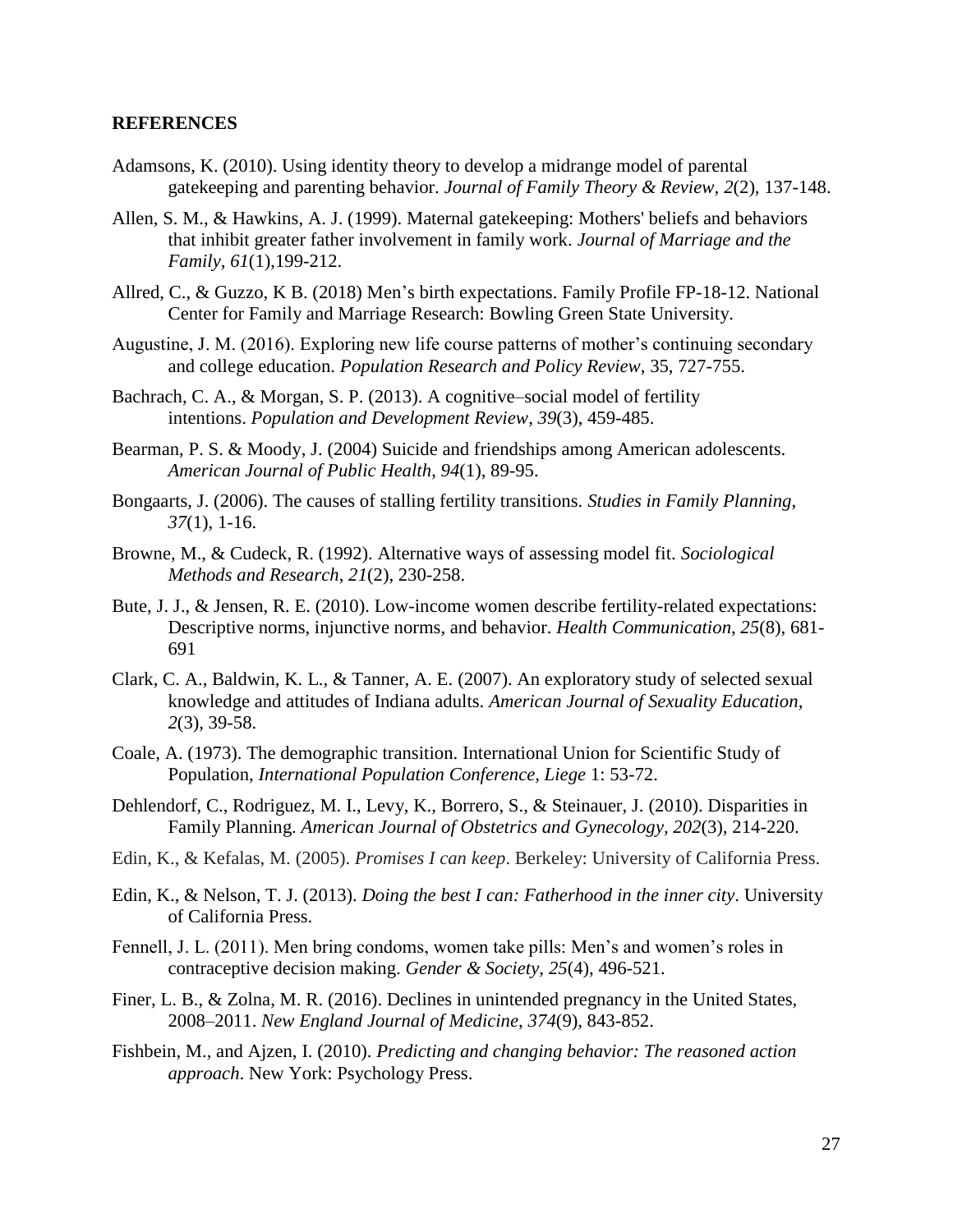- Garfield, C. F., Duncan, G., Peters, S., Rutsohn, J., McDade, T. W., Adam, E. K., ... & Chase-Lansdale, P. L. (2016). Adolescent reproductive knowledge, attitudes, and beliefs and future fatherhood. *Journal of Adolescent Health*, *58*(5), 497-503.
- Greene, M. E., & Biddlecom, A. E. (2000). Absent and problematic men: Demographic accounts of male reproductive roles. *Population and Development Review*, *26*(1), 81-115.
- Guzzo, K. B. & Hayford, S. R. (2018). Adolescent reproductive and contraceptive knowledge and attitudes and adult contraceptive behavior. *Maternal and Child Health, 22*(1), 32-40.
- Guzzo, K. B., Hayford, S. R., & Lang, V. W. (2019). Adolescent fertility attitudes and childbearing in early adulthood. *Population Research and Policy Review*, *38*(1), 125-152.
- Guzzo, K. B., Hayford, S. R., Lang, V. W., Wu, H. S., Barber, J., & Kusunoki, Y. (2019). Dimensions of reproductive attitudes and knowledge related to unintended childbearing among US adolescents and young adults. *Demography*, *56*(1), 201-228.
- Hall, K. S., Sales, J. M., Komro, K. A., & Santelli, J. (2016). The state of sex education in the United States. *Journal of Adolescent Health*, *58*(6), 595-597.
- Harding, D. J. (2007). Cultural context, sexual behavior, and romantic relationships in disadvantaged neighborhoods. *American Sociological Review*, *72*(3), 341-364.
- Hayford, S. R., & Morgan, S. P. (2008). Religiosity and fertility in the United States: The role of fertility intentions. *Social Forces*, *86*(3), 1163-1188.
- Hu, L. T., & Bentler, P. M. (1999). Cutoff criteria for fit indexes in covariance structure analysis: Conventional criteria versus new alternatives. *Structural Equation Modeling: A Multidisciplinary Journal*, *6*(1), 1-55.
- Hust, S. J., Brown, J. D., & Ladin, L. E. 2008. Boys will be boys and girls better be prepared: An analysis of the rare sexual health messages in young adolescents' media. *Mass Communication & Society, 11*(1), 3-23.
- Jaccard, J., Dodge, T., & Dittus, P. (2003). Do adolescents want to avoid pregnancy? Attitudes toward pregnancy as predictors of pregnancy. *Journal of Adolescent Health*, *33*(2), 79- 83.
- James-Hawkins, L., & Sennott, C. (2015). Low-income women's navigation of childbearing norms throughout the reproductive life course. *Qualitative Health Research, 25*(1), 62-75
- Jensen, R. E., & Bute, J. J. (2010). Fertility-related perceptions and behaviors among lowincome women: Injunctive norms, sanctions, and the assumption of choice. *Qualitative Health Research*, *20*(11), 1573-1584
- Johnson-Hanks, J. A., Bachrach, C. A., Morgan, S.P., & Koher, H.-P. (2011) *Understanding family change and variation: Toward a theory of conjunctural action*. New York: Springer.
- Joyner, K., Peters, H. E., Hynes, K., Sikora, A., Taber, J. R., & Rendall, M. S. (2012). The quality of male fertility data in major US surveys. *Demography*, *49*(1), 101-124.
- Kim, Y., & Raley, R. K. (2015). Race-ethnic differences in the non-marital fertility rates in 2006–2010. *Population research and policy review*, *34*(1), 141-159.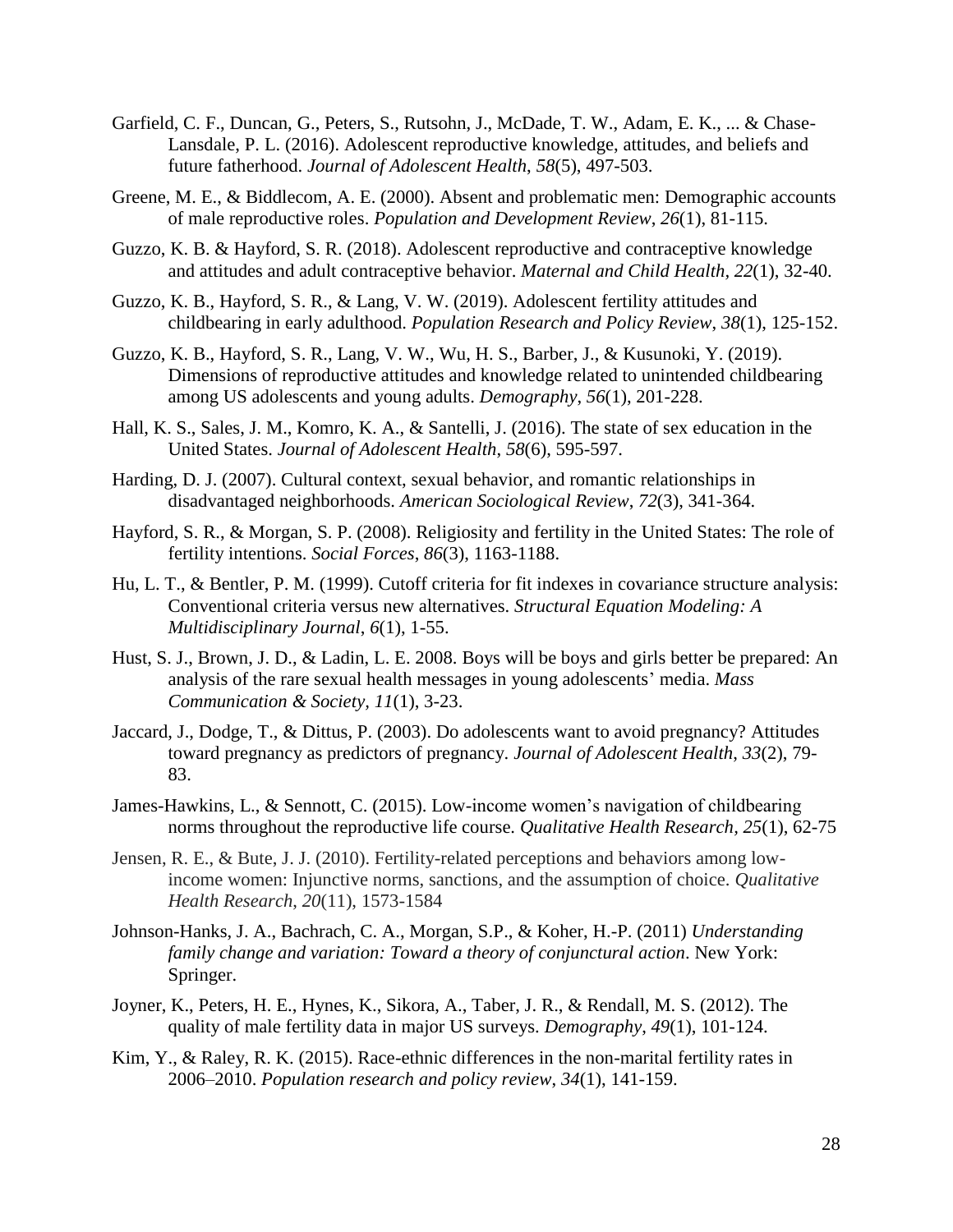- Kirby, D., & Lepore, G. (2007). *Sexual risk and protective factors: Factors affecting teen sexual behavior, pregnancy, childbearing and sexually transmitted disease*. Washington, DC: ETR Associates and The National Campaign to Prevent Teen and Unplanned Pregnancy.
- Kottke, M. (2014). Sexuality education. Ch. 12 (pp. 179-191) in Whitaker, A., and Gilliam, M. (Eds.) *Contraception for Adolescent and Adult Women.* New York: Springer.
- Lindberg, L. D., Maddow-Zimet, I., & Boonstra, H. (2016). Changes in adolescents' receipt of sex education, 2006–2013. *Journal of Adolescent Health*, *58*(6), 621-627.
- MacCallum, R. C., Browne, M. W., & Sugawara, H. M. (1996). Power analysis and determination of sample size for covariance structure modeling. *Psychological Methods, 1*(2), 130.
- Miller, W. B. (1994). Childbearing motivations, desires, and intentions: A theoretical framework. *Genetic, Social, and General Psychology Monographs*, 120, 223–258.
- Miller, W. B. (1995). Childbearing motivation and its measurement. *Journal of Biosocial Science, 27*(4), 473–487.
- Miller, W. B., Severy, L., & Pasta, D. (2004). A framework for modelling fertility motivation in couples. *Population Studies*, *58*(2), 193-205.
- Mollborn, S. (2010). Predictors and consequences of adolescents' norms against teenage pregnancy. *The Sociological Quarterly*, *51*(2), 303-328.
- Mollborn, S. (2017). *Mixed messages: Norms and social control around teen sex and pregnancy*. New York: Oxford University Press.
- Organisation for Economic Co-Operation and Development. (2016). OECD Family Database, SF.2.2. Ideal and actual number of children. [https://www.oecd.org/els/family/SF\\_2\\_2-](https://www.oecd.org/els/family/SF_2_2-Ideal-actual-number-children.pdf) [Ideal-actual-number-children.pdf](https://www.oecd.org/els/family/SF_2_2-Ideal-actual-number-children.pdf) Accessed 3/21/19.
- Pearce, L. D., & Davis, S. N. (2016). How early life religious exposure relates to the timing of first birth. *Journal of Marriage and Family, 78*(5), 1422-1438.
- Philipov, D., Thévenon, O., Klobas, J., Bernardi, L., & Liefbroer, A. C. (2009). Reproductive decision-making in a macro-micro perspective (REPRO): State-of-the-art review. European Demographic Research Paper 1, Vienna Institute of Demography. [https://www.oeaw.ac.at/fileadmin/subsites/Institute/VID/PDF/Publications/EDRP/edrp\\_2](https://www.oeaw.ac.at/fileadmin/subsites/Institute/VID/PDF/Publications/EDRP/edrp_2009_01.pdf) [009\\_01.pdf](https://www.oeaw.ac.at/fileadmin/subsites/Institute/VID/PDF/Publications/EDRP/edrp_2009_01.pdf) Accessed 2/14/18.
- Rajan, S., Morgan, S. P., Harris, K. M., Guilkey, D., Hayford, S. R., & Guzzo, K. B. (2017). Trajectories of unintended fertility. *Population research and policy review*, *36*(6), 903- 928.
- Rindfuss, R. R., & St. John, C. (1983). Social determinants of age at first birth. *Journal of Marriage and the Family*, 553-565.
- Rocca, C. H., & Harper, C. C. (2012). Do racial and ethnic differences in contraceptive attitudes and knowledge explain disparities in method use? *Perspective on Sexual and Reproductive Health, 44*(3), 150-158.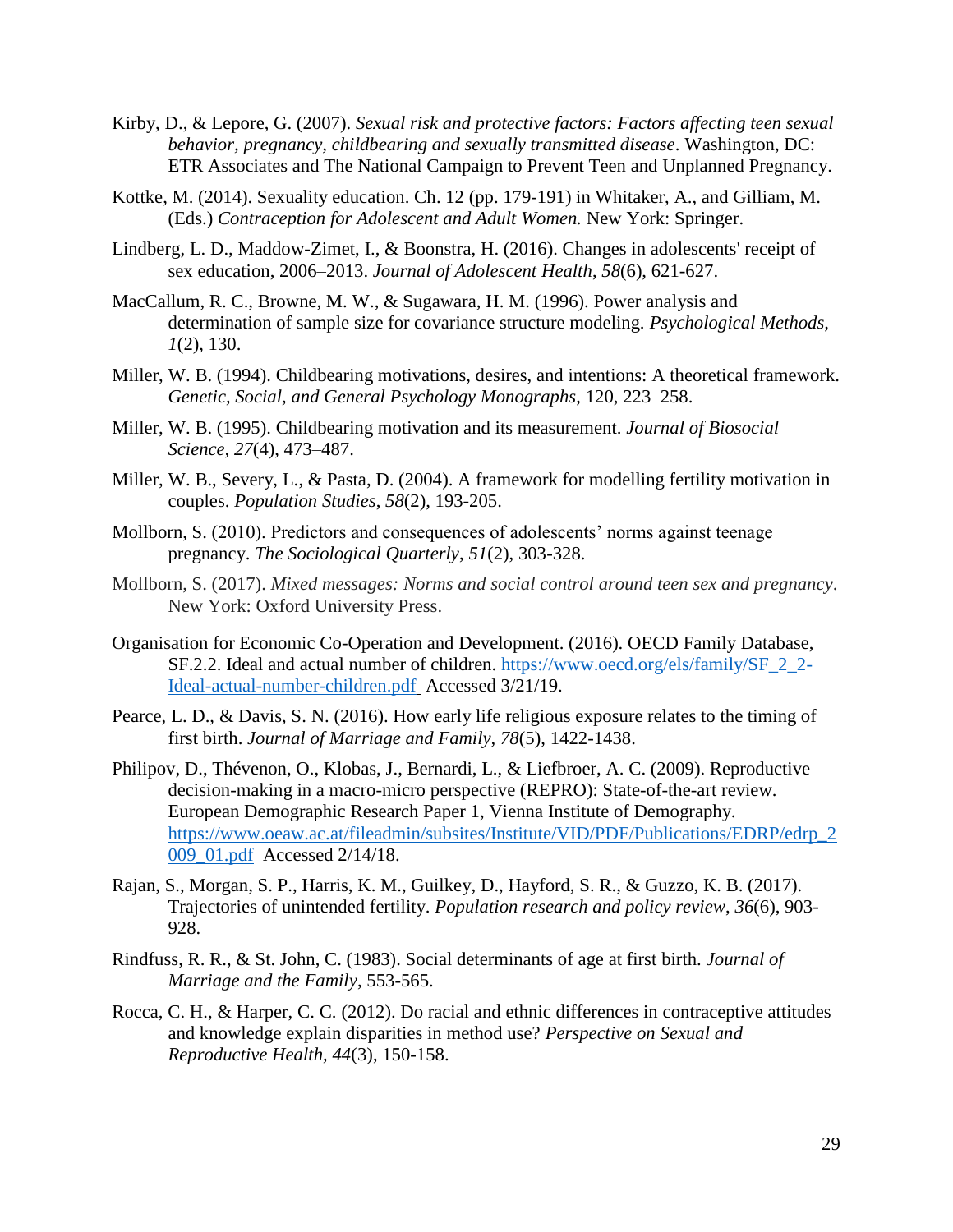- Rock, E. M., Ireland, M., Resnick, M. D., & McNeely, C. A. (2005). A rose by any other name? Objective knowledge, perceived knowledge, and adolescent male condom use. *Pediatrics*, *115*(3), 667-672.
- Ryan, S., Franzetta, K., Manlove, J., & Holcombe, E. (2007). Adolescents' discussions about contraception or STDs with partners before first sex. *Perspectives on Sexual and Reproductive Health*, *39*(3), 149-157.
- Saad, L. (2018). Americans, in theory, think larger families are ideal. Washington, DC: Gallup. <https://news.gallup.com/poll/236696/americans-theory-think-larger-families-ideal.aspx> Accessed 12/17/18.
- Shattuck, R. M. (In press). Preferences against nonmarital fertility predict steps to prevent nonmarital pregnancy. *Population Research and Policy Review*.
- Shattuck, R. M. (2017). Does it matter what she wants? The role of individual preferences against unmarried motherhood in young women's likelihood of a nonmarital first birth. *Demography*, *54*(4), 1451-1475.
- Schoppe-Sullivan, S. J., Brown, G. L., Cannon, E. A., Mangelsdorf, S. C., & Sokolowski, M. S. (2008). Maternal gatekeeping, coparenting quality, and fathering behavior in families with infants. *Journal of Family Psychology, 22(3)*, 389.
- Shreffler, K. M., Greil, A. L., Mitchell, K. S., & McQuillan, J. (2015). Variation in pregnancy intendedness across US women's pregnancies. *Maternal and Child Health Journal*, *19*(5), 932-938.
- Stryker, S. (1987) Identity theory: Developments and extensions. In K. Yardley & T. Honess (Eds*.), Self and identity: Psychosocial perspectives* (pp. 89 – 103). New York: John Wiley & Sons.
- Townsend, N. (2002). *The* p*ackage deal: Marriage, work and fatherhood in men's lives*. Temple University Press.
- Walzer, S. (1998). *Thinking about the baby: Gender and transitions into parenthood*. Temple University Press.
- Warren, J. R., Hoffman, E., & Andrew, M (2014). Patterns and trends in grade retention rates in the United States, 1995-2010. *Educational Researcher, 43*(9), 433-443.
- Wynn, L. L., Foster, A. M., & Trussell, J. (2009). 'Can I get pregnant from oral sex?' Sexual health misperceptions in e-mails to a reproductive health website. *Contraception 79*, 91- 97.
- Yabiku, S. T., Axinn, W. G., & Thornton, A. (1999). Family integration and children's self‐ esteem. *American Journal of Sociology, 104*(5), 1494-1524.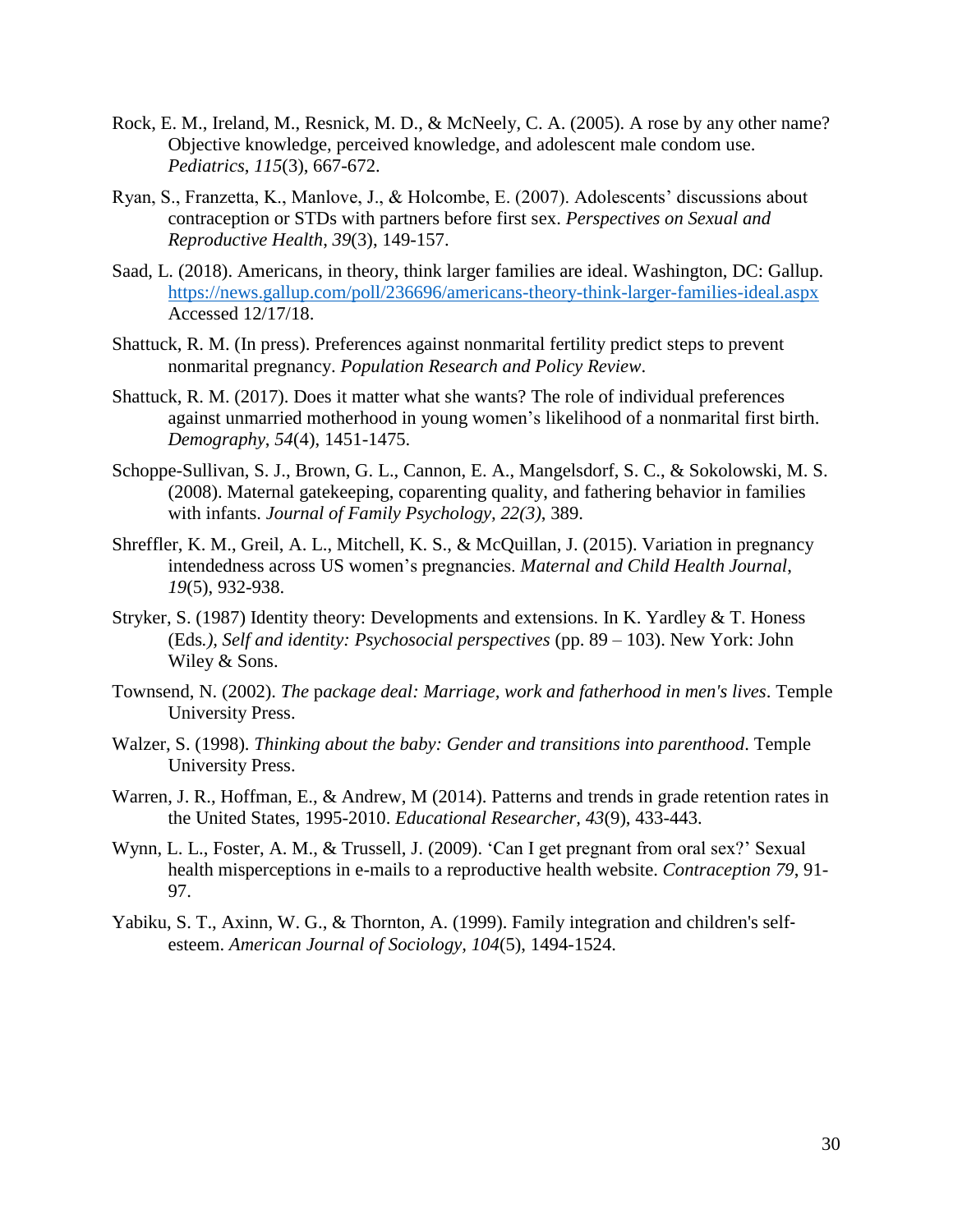# **Table 1. Adolescent Reproductive Attitudes and Knowledge Measures in Add Health**

*Reproductive Attitudes <sup>A</sup>*

*Feelings toward Pregnancy*

Getting pregnant at this time in your life is one of the worst things that could happen to you.

It wouldn't be all that bad if you got pregnant now.

*Birth Control Attitudes*

It {IS/WOULD BE} too hard to get a {GIRL/BOY} to use birth control with you.

Using birth control is morally wrong.

In general, birth control is too much of a hassle to use.

It takes too much planning ahead of time to have birth control on hand when you're going to have sex.

For you, using birth control interferes/would interfere with sexual enjoyment

In general, birth control is too expensive to buy.

*Life Course Consequences*

If you got (If R is male, add: someone) pregnant, it would be embarrassing for your family.

If you got pregnant (If R is male, add: someone), it would be embarrassing for you.

If you got pregnant, you would be forced to grow up too fast.

If you got pregnant, you would have to quit school.

# *Reproductive Knowledge*

*Female Reproductive Biology Knowledge (true/false)* <sup>B</sup>

The most likely time for a woman to get pregnant is right before her period starts. (false)

In general, a woman is most likely to get pregnant if she has sex during her period, as compared with other times of the month. (false)

*Condom Knowledge (true/false)* <sup>B</sup>

Even if the man pulls out before he ejaculates, even if ejaculation occurs outside of the woman's body, it is still possible for the woman to become pregnant. (true)

When putting on a condom, it is important to have it fit tightly, leaving no space at the tip. (false) Vaseline can be used with condoms, and they work just as well. (false)

As long as the condom fits over the tip of the penis, it doesn't matter how far down it is unrolled. (false)

*Birth Control Confidence* <sup>C</sup>

You are quite knowledgeable about the rhythm method of birth control and when it is a "safe" time during the month for a woman to have sex and not get pregnant.

You are quite knowledgeable about how to use a condom correctly.

You are quite knowledgeable about the withdrawal method of birth control.

<sup>A</sup>All items measured on a scale of 1=strongly agree to 5=strongly disagree, with 3=neither agree not disagree. Analytically, items were reverse coded as necessary such that higher responses mean less favorable attitudes toward childbearing and more favorable attitudes toward contraception.

 $B$  Analytically, items were recoded so that 1 equals the correct answer, and 0 equals the incorrect answer.

C Originally measured on a scale of 1=strongly agree to 5=strongly disagree. Recoded as a dichotomous variable: 1=strongly agree/agree and 0=all other responses.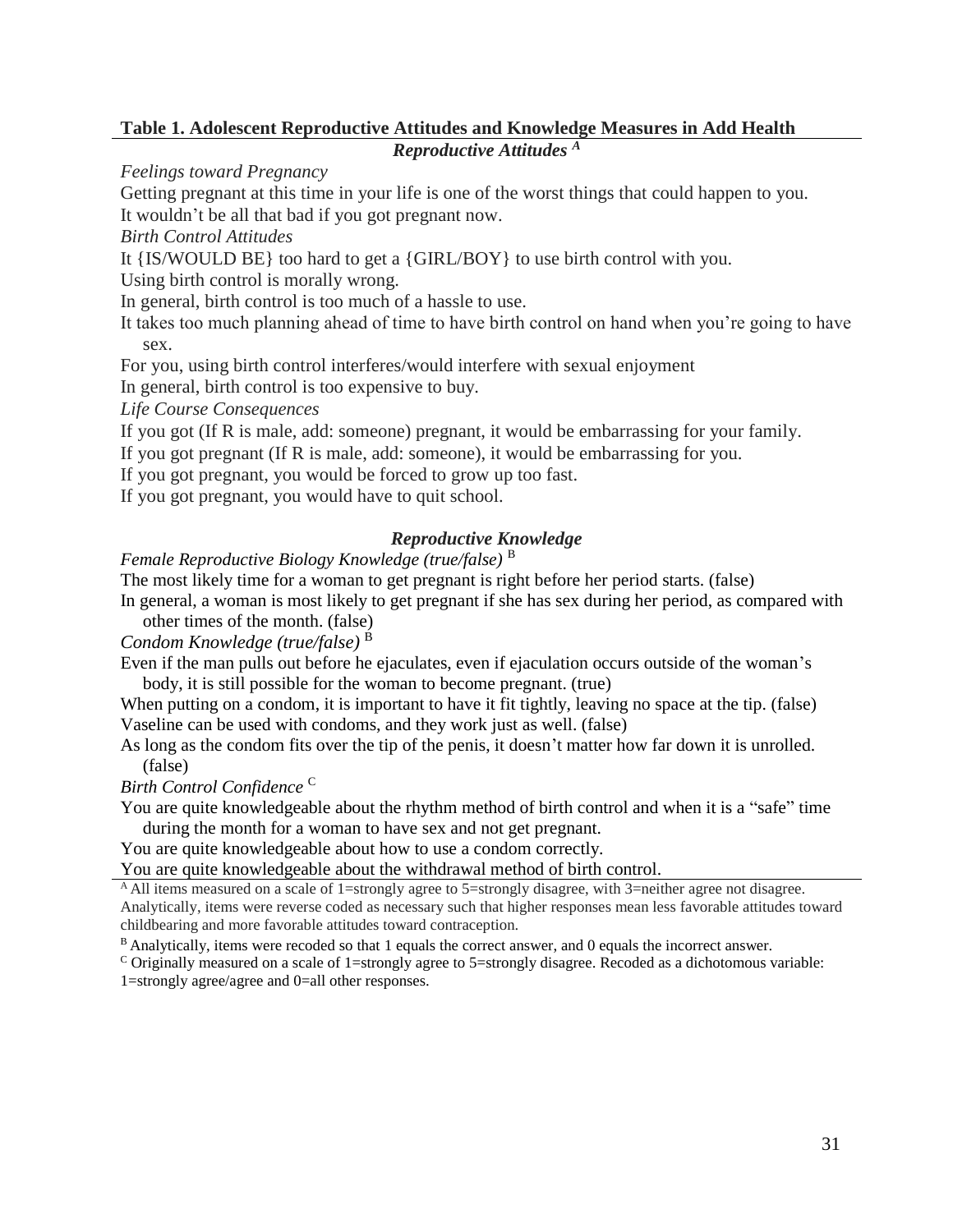|                                        |       | <b>Full sample</b><br><b>Parents</b> |     |       |       | Parents w/2 or<br>more children |       |  |
|----------------------------------------|-------|--------------------------------------|-----|-------|-------|---------------------------------|-------|--|
|                                        | Women | Men                                  |     | Women | Men   | Women                           | Men   |  |
| 1st birth intendedness                 |       |                                      |     |       |       |                                 |       |  |
| No birth                               | 42.1% | 57.0%                                | *** |       |       |                                 |       |  |
| Intended birth                         | 33.4% | 25.9%                                |     | 57.6% | 60.3% | 52.7%                           | 58.1% |  |
| Unintended birth                       | 24.6% | 17.1%                                |     | 42.4% | 39.7% | 47.3%                           | 41.9% |  |
| 1st birth marital status               |       |                                      |     |       |       |                                 |       |  |
| No birth                               | 42.1% | 57.0%                                | *** |       |       |                                 |       |  |
| Marital birth                          | 28.5% | 21.8%                                |     | 49.1% | 50.6% | 45.2%                           | 46.1% |  |
| Nonmarital birth                       | 29.5% | 21.3%                                |     | 50.9% | 49.4% | 54.8%                           | 53.9% |  |
| Fertility by intendedness by Wave IV   |       |                                      |     |       |       |                                 |       |  |
| No birth                               | 42.1% | 57.0%                                | *** |       |       |                                 |       |  |
| Only intended birth(s)                 | 28.5% | 22.5%                                |     | 49.2% | 52.1% | 37.9%                           | 42.2% |  |
| Both intended & unintended births      | 15.3% | 9.3%                                 |     | 26.4% | 21.7% | 44.7%                           | 42.3% |  |
| Only unintended births                 | 14.1% | 11.3%                                |     | 24.4% | 26.2% | 17.4%                           | 15.6% |  |
| Fertility by marital status by Wave IV |       |                                      |     |       |       |                                 |       |  |
| No birth                               | 42.1% | 57.0%                                | *** |       |       |                                 |       |  |
| Only marital birth(s)                  | 27.2% | 20.8%                                |     | 46.9% | 48.4% | 41.4%                           | 41.8% |  |
| Both marital & nonmarital births       | 9.5%  | 6.7%                                 |     | 16.5% | 15.5% | 27.9%                           | 30.1% |  |
| Only unintended birth(s)               | 21.3% | 21.3%                                |     | 36.7% | 36.2% | 30.7%                           | 28.1% |  |
| N                                      | 5,012 | 4,440                                |     | 2,860 | 1,887 | 1,682                           | 940   |  |

# **Table 2. Weighted Unintended and Nonmarital Fertility in Add Health, by Gender**

\*p  $\leq$  0.05, \*\*p  $\leq$  0.01, \*\*\*p  $\leq$  0.001 Significant differences between men and women in the distribution from Pearson chi-square tests.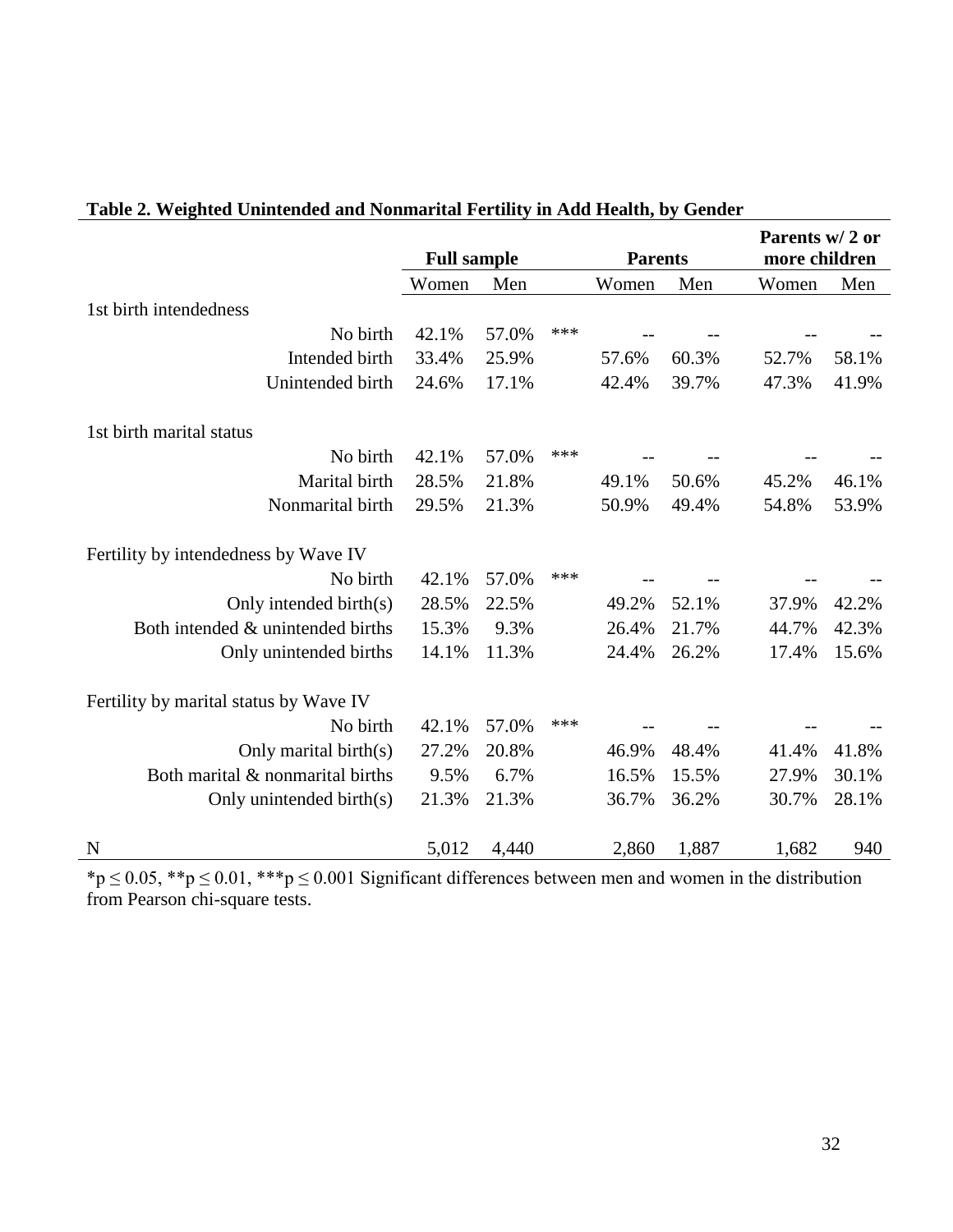|                                                                   |       | Women          |       | Men            |     |
|-------------------------------------------------------------------|-------|----------------|-------|----------------|-----|
| Adolescent attitudes & knowledge                                  |       |                |       |                |     |
| Reproductive attitudes (range 1-5)                                |       |                |       |                |     |
| Feelings toward pregnancy                                         |       | 4.36 $(0.84)$  |       | 4.36 $(0.77)$  |     |
| Life course consequences                                          |       | 3.51(0.91)     |       | 3.40(0.86)     | *** |
| Birth control attitudes                                           |       | 4.09(0.79)     |       | 3.86 $(0.77)$  | *** |
| Reproductive knowledge                                            |       |                |       |                |     |
| Female reproductive biology knowledge (range $0-2$ ) <sup>A</sup> |       | 1.00(0.78)     |       | 0.96(0.73)     |     |
| Condom knowledge (range $0-4$ ) <sup>A</sup>                      |       | 2.88(1.12)     |       | 2.79(1.04)     | ∗   |
| Birth control confidence (range $0-3$ ) <sup>B</sup>              |       | 1.98(1.12)     |       | 2.15(0.91)     | *** |
| Wave I characteristics                                            |       |                |       |                |     |
| Race-ethnicity                                                    |       |                |       |                |     |
| White                                                             | 68.5% |                | 68.9% |                |     |
| <b>Black</b>                                                      | 15.7% |                | 14.2% |                |     |
| Hispanic                                                          | 11.3% |                | 11.3% |                |     |
| Asian/other                                                       | 4.4%  |                | 5.6%  |                |     |
| Foreign-born                                                      | 6.3%  |                | 6.4%  |                |     |
| Family structure                                                  |       |                |       |                |     |
| Both bio parents                                                  | 56.3% |                | 56.1% |                |     |
| Stepfamily                                                        | 15.5% |                | 16.3% |                |     |
| Single parent                                                     | 22.6% |                | 21.8% |                |     |
| Other                                                             | 5.5%  |                | 5.8%  |                |     |
| Family SES (range 1-10)                                           | 5.51  | (2.78)         |       | 5.60(2.53)     |     |
| Ever had sex                                                      | 45.8% |                | 43.5% |                |     |
| Discussed pregnancy or AIDS at school                             | 91.4% |                | 88.2% |                | *** |
| Religiosity (1-4 scale)                                           |       | 3.56(1.61)     |       | 3.53 $(1.62)$  |     |
| Highly wanted & expected to attend college                        | 56.3% |                | 44.0% |                | *** |
| Aptitude test                                                     |       | 100.51 (15.07) |       | 101.94 (13.16) | **  |
| Locus of control (1-5 scale)                                      |       | 3.66(0.49)     |       | 3.70(0.47)     |     |
| Wave IV characteristics                                           |       |                |       |                |     |
| Age                                                               |       | 29.7 (1.22)    |       | 29.9 (.1.20)   | *** |
| Education                                                         |       |                |       |                | *** |
| Less than high school                                             | 5.2%  |                | 7.4%  |                |     |
| High school/GED                                                   | 47.8% |                | 56.3% |                |     |
| Associate's degree                                                | 9.8%  |                | 6.9%  |                |     |
| Bachelor's degree or higher                                       | 37.3% |                | 29.4% |                |     |
| N                                                                 |       | 5,012          |       | 4,440          |     |

# **Table 3. Weighted Distributions or Means (Standard Deviations) by Gender**

 $np \le 0.05$ ,  $*$  $p \le 0.01$ ,  $**$  $p \le 0.001$  Significant differences across gender in distribution or mean

<sup>A</sup> Number of correct responses

<sup>B</sup> Number strongly agree/agree is knowledgeable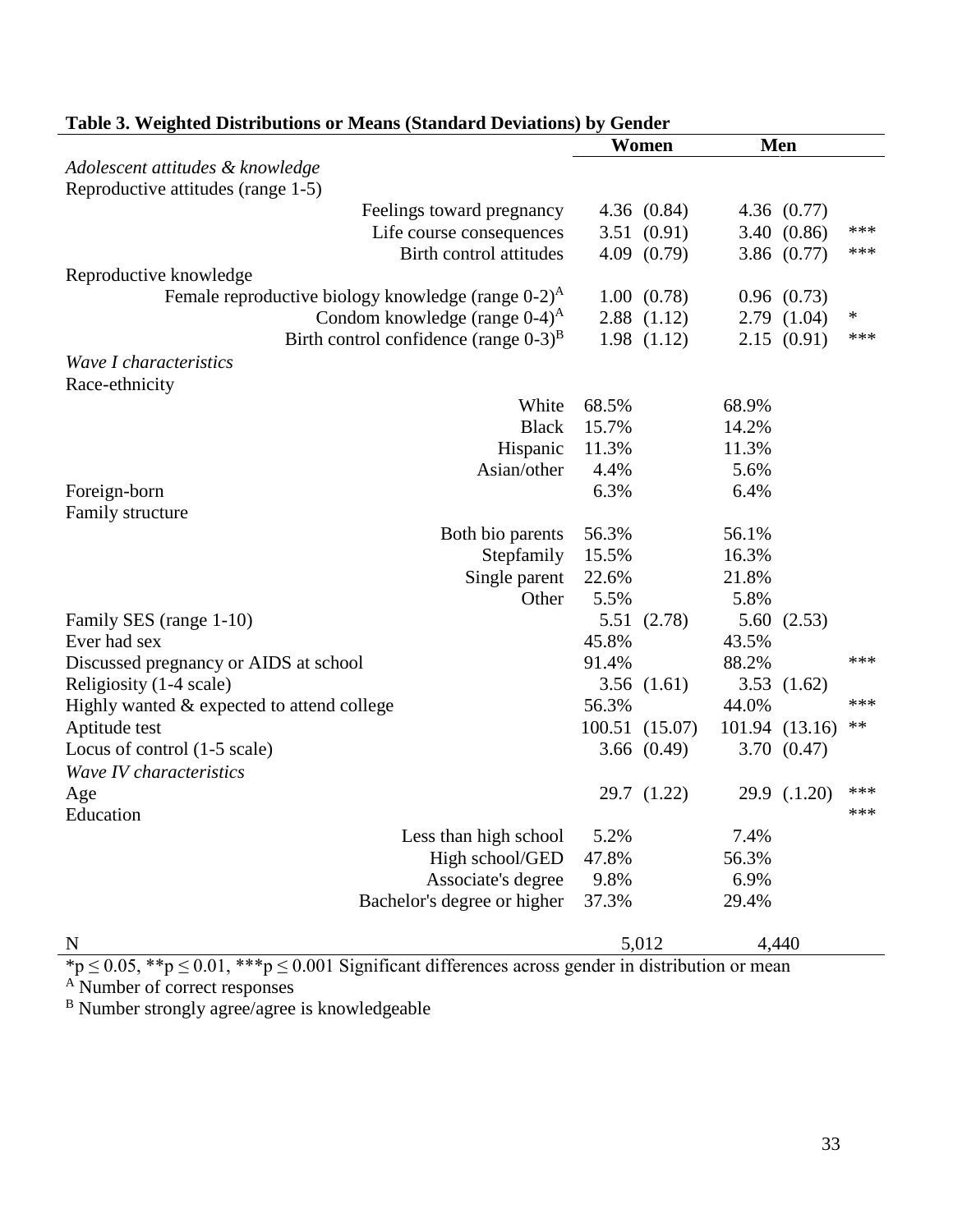| таяк эт компус коя каноз пош выпитания водяло вястою типо в опитывать в головых гим вногранном, в у осност |                           |                         |                           |                            |                         |                           |  |  |  |  |
|------------------------------------------------------------------------------------------------------------|---------------------------|-------------------------|---------------------------|----------------------------|-------------------------|---------------------------|--|--|--|--|
|                                                                                                            |                           | Women                   |                           | Men                        |                         |                           |  |  |  |  |
|                                                                                                            | No birth v.<br>unintended | No birth v.<br>intended | Unintended v.<br>intended | No birth vs.<br>unintended | No birth v.<br>intended | Unintended v.<br>intended |  |  |  |  |
| Reproductive attitudes                                                                                     |                           |                         |                           |                            |                         |                           |  |  |  |  |
| Feelings toward pregnancy                                                                                  | 1.11                      | 1.22<br>***             | 1.10                      | 0.94                       | 1.09                    | 1.16                      |  |  |  |  |
| Life course consequences                                                                                   | ***<br>1.26               | 1.50                    | 0.83<br>**                | 1.11                       | 1.13<br>$\ast$          | 1.02                      |  |  |  |  |
| Birth control attitudes                                                                                    | 1.00                      | 0.99                    | 0.99                      | 1.11                       | $0.88$ *                | $0.79$ **                 |  |  |  |  |
| Reproductive knowledge                                                                                     |                           |                         |                           |                            |                         |                           |  |  |  |  |
| Female reproductive biology knowledge                                                                      | 1.04                      | 0.96                    | 0.93                      | 1.02                       | 0.98                    | 0.96                      |  |  |  |  |
| Condom knowledge                                                                                           | 1.04                      | 1.02                    | 0.99                      | 1.02                       | 1.02                    | 1.01                      |  |  |  |  |
| Birth control confidence                                                                                   | $0.91$ *                  | 0.95                    | 1.05                      | 0.93                       | 0.97                    | 1.04                      |  |  |  |  |
| Person-months                                                                                              |                           | 552,632                 |                           |                            | 570,917                 |                           |  |  |  |  |

## **Table 4. Relative Risk Ratios from Multinomial Logistic Discrete Time Event History Models Predicting First Birth Intendedness, by Gender**

Note: Models control for race-ethnicity, nativity, WI family structure, WI family socioeconomic status, WI ever sex, WI sex ed, WI religiosity, WI college aspirations & expectations, WI aptitude, WI locus of control, time-varying age, time varying education, and months of duration

 $*_{p} \leq 0.05$ ,  $*_{p} \leq 0.01$ ,  $*_{p} \leq 0.001$ 

Shading indicates significant differences in coefficients at  $\mathbf{p} \leq 0.05$  across gender from Wald chi-square tests.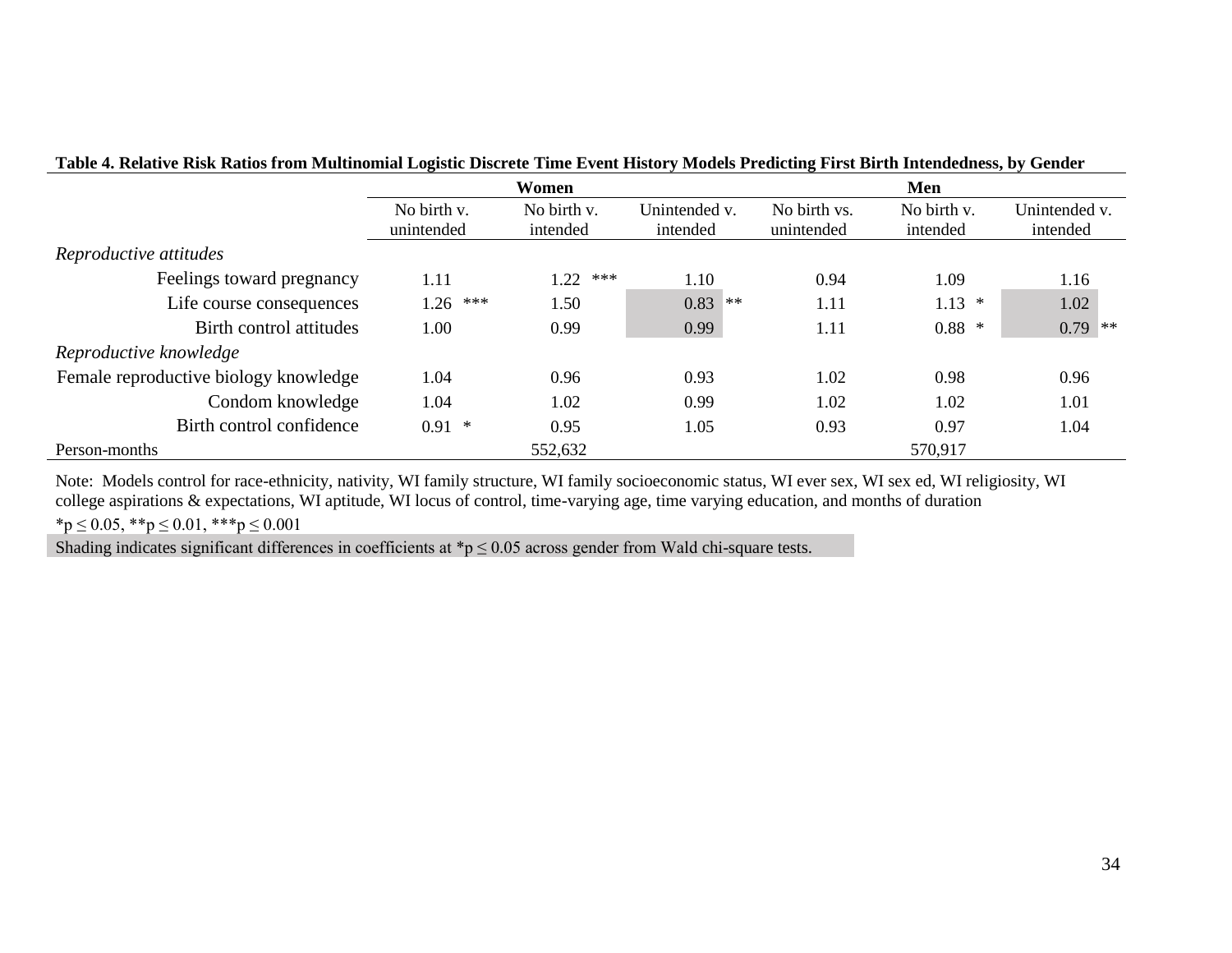| Table 5. Relative Risk Ratios from Multinomial Logistic Regression Predicting Unintended Fertility at Wave IV among Parents with Two or More |  |
|----------------------------------------------------------------------------------------------------------------------------------------------|--|
| <b>Children, by Gender</b>                                                                                                                   |  |

|                                       |                    | Women         |                  | Men             |               |                  |  |  |
|---------------------------------------|--------------------|---------------|------------------|-----------------|---------------|------------------|--|--|
|                                       | Both intended $\&$ | Only          | Only unintended  | Both intended & | Only          | Only unintended  |  |  |
|                                       | unintended v.      | unintended v. | v. both intended | unintended v.   | unintended v. | v. both intended |  |  |
|                                       | only intended      | only intended | & unintended     | only intended   | only intended | & unintended     |  |  |
| Reproductive attitudes                |                    |               |                  |                 |               |                  |  |  |
| Feelings toward pregnancy             | 0.97               | 1.20          | 1.24             | 0.94            | 0.95          | 1.01             |  |  |
| Life course consequences              | 0.83<br>$\ast$     | 0.81          | 0.97             | 0.99            | 1.24          | 1.25             |  |  |
| Birth control attitudes               | 0.91               | 0.87          | 0.97             | 0.96            | 0.83          | 0.86             |  |  |
| Reproductive knowledge                |                    |               |                  |                 |               |                  |  |  |
| Female reproductive biology knowledge | 0.97               | 0.80          | 0.83             | 0.96            | 1.23          | 1.25             |  |  |
| Condom knowledge                      | 1.13               | 1.07          | 0.94             | 0.93            | 0.90          | 0.96             |  |  |
| Birth control confidence              | 1.06               | 0.90          | 0.85             | 1.06            | 1.19          | 1.19             |  |  |
| $\mathbf N$                           |                    | 1,682         |                  |                 | 940           |                  |  |  |

Note: Models control for race-ethnicity, nativity, WI family structure, WI family socioeconomic status, WI ever sex, WI sex ed, WI religiosity, WI college aspirations & expectations, WI aptitude, WI locus of control, WIV age, and WIV education

 $*_{p} \leq 0.05$ ,  $*_{p} \leq 0.01$ ,  $*_{p} \leq 0.001$ 

Shading indicates significant differences in coefficients at  $\mathbf{\hat{p}} \leq 0.05$  across gender from Wald tests.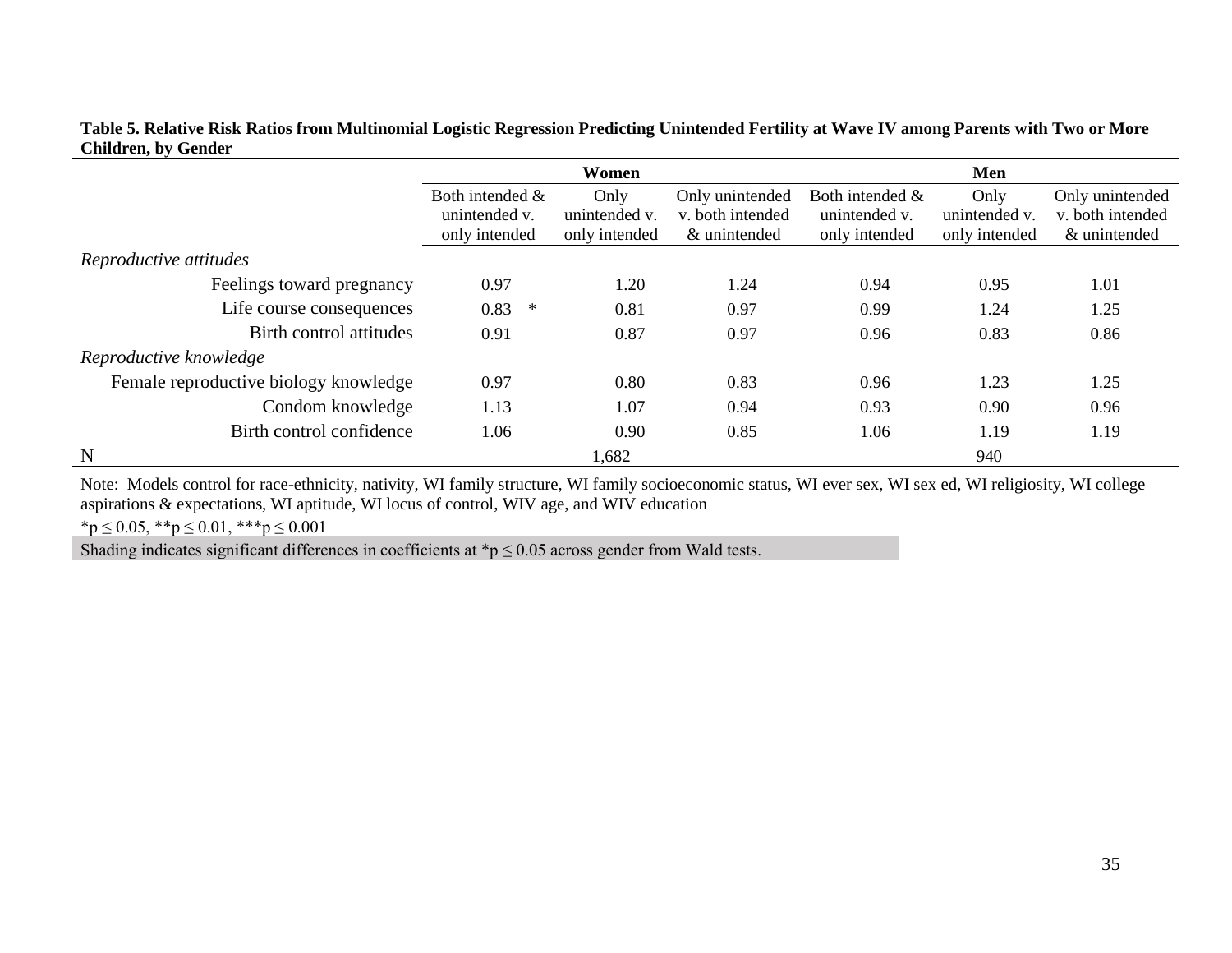|                                       |                           | Women                  |                          | Men                       |                        |                          |  |
|---------------------------------------|---------------------------|------------------------|--------------------------|---------------------------|------------------------|--------------------------|--|
|                                       | No birth v.<br>nonmarital | No birth v.<br>marital | Nonmarital v.<br>marital | No birth v.<br>nonmarital | No birth v.<br>marital | Nonmarital v.<br>marital |  |
| Reproductive attitudes                |                           |                        |                          |                           |                        |                          |  |
| Feelings toward pregnancy             | **<br>1.15                | 1.20<br>***            | 1.05                     | 1.01                      | 1.05                   | 1.04                     |  |
| Life course consequences              | .27<br>***                | 0.99                   | $0.78$ ***               | $1.19$ **                 | 1.06                   | 0.89                     |  |
| Birth control attitudes               | 1.03                      | 0.95                   | 0.92                     | 1.09                      | $0.86*$                | $0.79$ **                |  |
| Reproductive knowledge                |                           |                        |                          |                           |                        |                          |  |
| Female reproductive biology knowledge | 0.97                      | 1.02                   | 1.04                     | 1.01                      | 0.99                   | 0.98                     |  |
| Condom knowledge                      | 0.99                      | 1.07                   | 1.08                     | 1.07                      | 0.96                   | 0.90                     |  |
| Birth control confidence              | $0.90*$                   | 0.96                   | 1.07                     | 0.93                      | 0.97                   | 1.04                     |  |
| Person-months                         |                           | 552,632                |                          |                           | 570,917                |                          |  |

## **Table 6. Relative Risk Ratios from Multinomial Logistic Discrete Time Event History Models Predicting First Birth Marital Status, by Gender**

Note: Models control for race-ethnicity, nativity, WI family structure, WI family socioeconomic status, WI ever sex, WI sex ed, WI religiosity, WI college aspirations & expectations, WI aptitude, WI locus of control, time-varying age, time varying education, and months of duration

 $*_{p} \leq 0.05$ ,  $*_{p} \leq 0.01$ ,  $*_{p} \leq 0.001$ 

Shading indicates significant differences in coefficients at  $\gamma \leq 0.05$  across gender from Wald chi-square tests.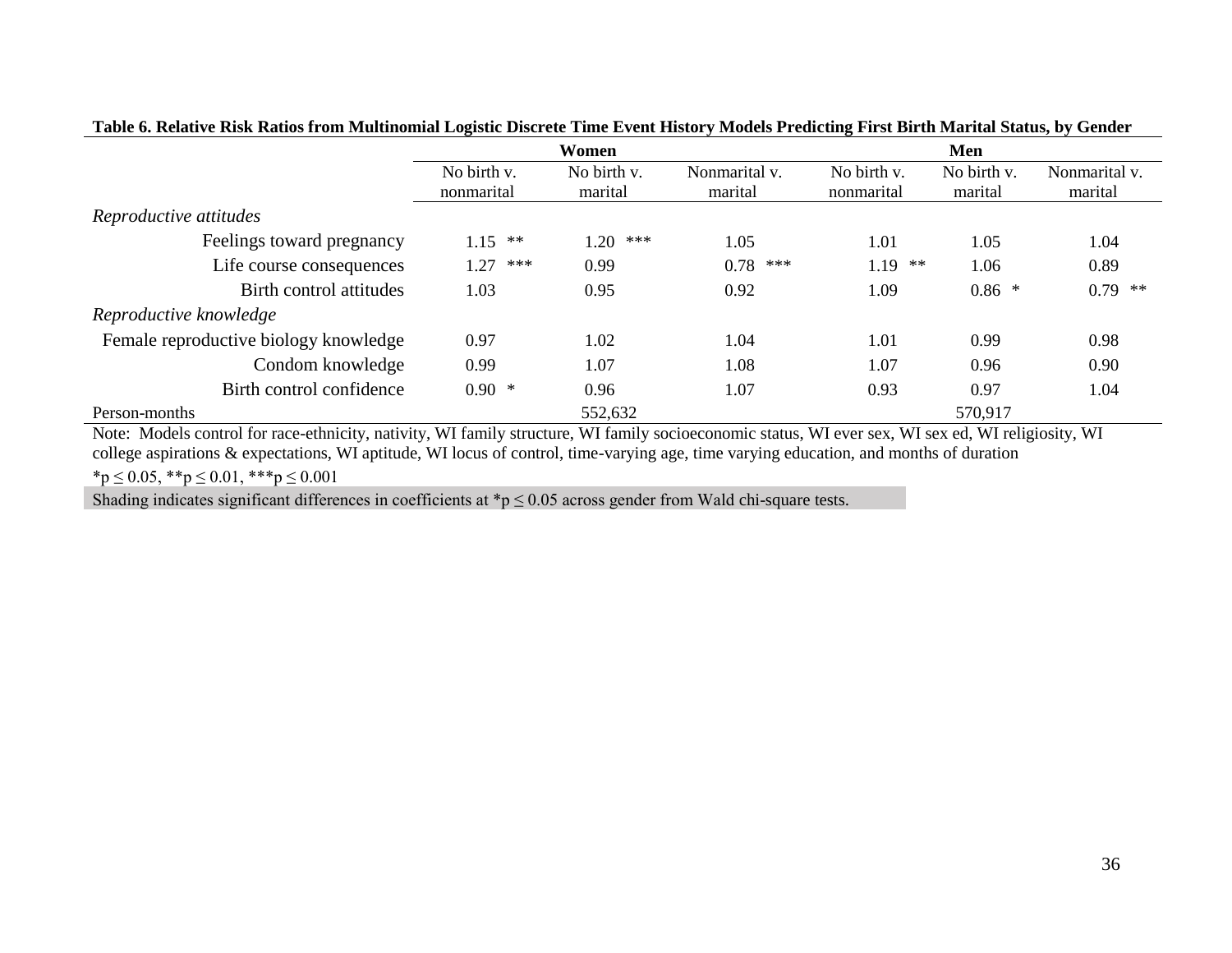|                                       |                                                 | Women                                                                                       |              | Men                                             |                                       |                                                    |  |
|---------------------------------------|-------------------------------------------------|---------------------------------------------------------------------------------------------|--------------|-------------------------------------------------|---------------------------------------|----------------------------------------------------|--|
|                                       | Both marital<br>& nonmarital<br>v. only marital | Only<br>Only nonmarital<br>v. both marital<br>nonmarital v.<br>only marital<br>& nonmarital |              | Both marital<br>& nonmarital<br>v. only marital | Only<br>nonmarital v.<br>only marital | Only nonmarital<br>v. both marital<br>& nonmarital |  |
| Reproductive attitudes                |                                                 |                                                                                             |              |                                                 |                                       |                                                    |  |
| Feelings toward pregnancy             | 0.97                                            | 0.89                                                                                        | 0.92         | 0.79                                            | 0.81                                  | 1.02                                               |  |
| Life course consequences              | 0.77<br>$\ast$                                  | 0.63<br>***                                                                                 | 0.82         | 0.85                                            | 0.82                                  | 0.97                                               |  |
| Birth control attitudes               | 0.98                                            | 0.73<br>$\ast\ast$                                                                          | 0.74<br>$**$ | 1.20                                            | 0.75                                  | $\ast\ast$<br>0.62                                 |  |
| Reproductive knowledge                |                                                 |                                                                                             |              |                                                 |                                       |                                                    |  |
| Female reproductive biology knowledge | 1.05                                            | 0.97                                                                                        | 0.92         | 0.90                                            | 1.29                                  | 1.43<br>∗                                          |  |
| Condom knowledge                      | 1.19                                            | 1.00                                                                                        | 0.84         | 0.86                                            | 0.68<br>$**$                          | 0.79                                               |  |
| Birth control confidence              | 1.08                                            | 1.09                                                                                        | 1.01         | 1.00                                            | 1.05                                  | 1.06                                               |  |
| $\mathbf N$                           |                                                 | 1,682                                                                                       |              |                                                 | 940                                   |                                                    |  |

**Table 7. Relative Risk Ratios from Multinomial Logistic Regression Predicting Nonmarital Fertility at Wave IV among Parents with Two or More Children, by Gender**

Note: Models control for race-ethnicity, nativity, WI family structure, WI family socioeconomic status, WI ever sex, WI sex ed, WI religiosity, WI college aspirations & expectations, WI aptitude, WI locus of control, WIV age, and WIV education

 $*_{p} \leq 0.05$ ,  $*_{p} \leq 0.01$ ,  $*_{p} \leq 0.001$ 

Shading indicates significant differences in coefficients at  $\sp{\ast}p \leq 0.05$  across gender from Wald tests.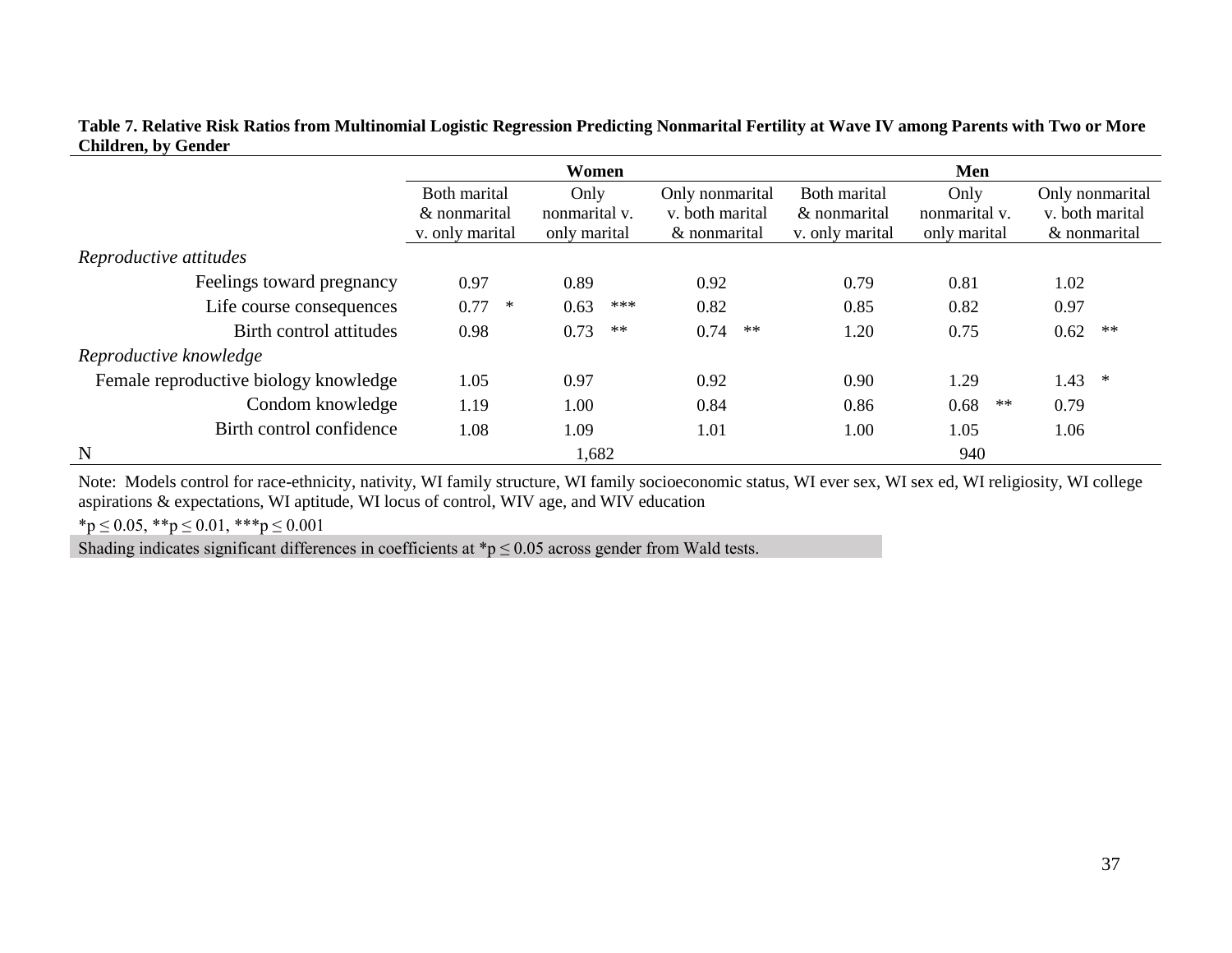|                                       | # of births,         |     |                     |      |        |                                                                                       |                        |             |                                                        |      |
|---------------------------------------|----------------------|-----|---------------------|------|--------|---------------------------------------------------------------------------------------|------------------------|-------------|--------------------------------------------------------|------|
|                                       | topcoded at $\geq 2$ |     | <b>Intendedness</b> |      |        |                                                                                       | <b>Marital Status</b>  |             |                                                        |      |
|                                       | Women                | Men | Women:              | Men: | Women: | Men:<br>1 <sup>st</sup> births 1 <sup>st</sup> births $\geq$ 2 births $\geq$ 2 births | Women:<br>$1st$ births | Men:        | Women:<br>$1st$ births $\geq 2$ births $\geq 2$ births | Men: |
| Reproductive attitudes                |                      |     |                     |      |        |                                                                                       |                        |             |                                                        |      |
| Feelings toward pregnancy             | XX                   |     | X                   |      |        |                                                                                       | XX                     |             |                                                        |      |
| Life course consequences              | XX                   |     | XX                  | X    | X      | XX                                                                                    | XX                     | X           | XX                                                     |      |
| Birth control attitudes               | XX                   |     |                     | XX   |        | XX                                                                                    |                        | XX          | XX                                                     | X    |
| Reproductive knowledge                |                      |     |                     |      |        |                                                                                       |                        |             |                                                        |      |
| Female reproductive biology knowledge |                      |     |                     |      |        |                                                                                       |                        |             |                                                        | X    |
| Condom knowledge                      |                      |     |                     |      |        |                                                                                       |                        | $\mathbf X$ |                                                        |      |
| Birth control confidence              | X                    |     | X                   |      | X      |                                                                                       | X                      |             |                                                        |      |

# **Table 8. Summary Table of Results of Models using Wave I Reproductive Attitudes and Knowledge to Predict Wave IV Fertility, by Gender**

Key: An "x" indicates that the particular measure significantly predicts that outcome. Each outcome has three contrasts because the dependent variable has three categories. The number of "x" marks indicates the number of contrasts for which that measure is significant.